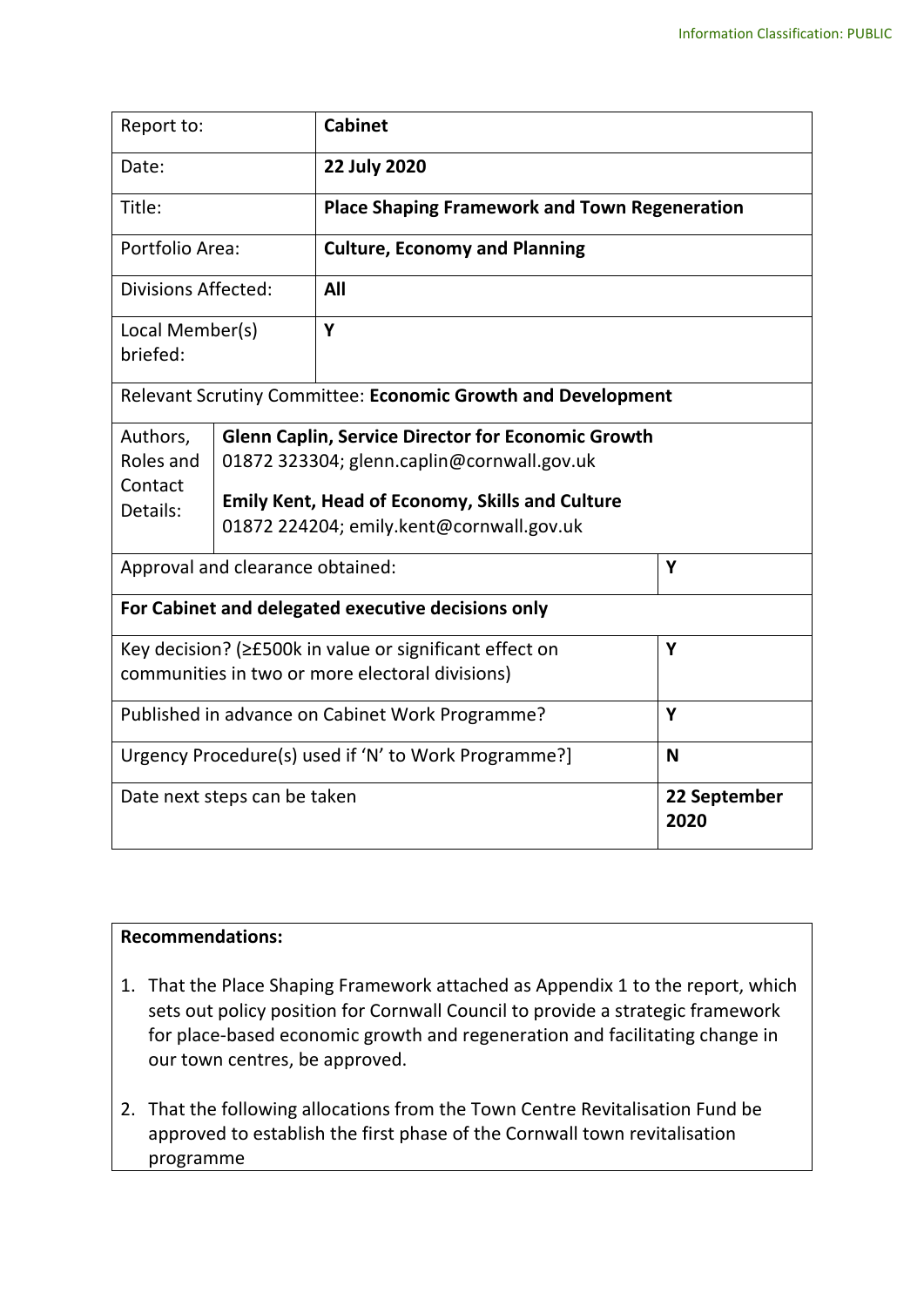- (a) up to £1.000m be allocated for town development allocations to support functioning town partnerships in the development of their town investment plans
- (b) up to £0.425m be allocated for strategically targeted place support to three towns in Cornwall (Bodmin, St Austell and Liskeard) where specific opportunities have been identified linked to wider Cornwall Council activity
- (c) up to £1.000m be allocated to support joint Cornwall Council and town regeneration projects and leverage funding from wider investment programmes
- (d) up to £0.700m be allocated to support place initiatives and feasibility for reactive requests for support from towns through wider place shaping support already in existence and for the development of pilot activity and test and learn initiatives in towns.
- (e) In addition to the £0.100m agreed in the February Cabinet decision, a further £0.255m is agreed to support the establishment of the High Street Vitality team across the Economic Growth and Development Directorate to support towns in their regeneration efforts.
- 3. That decisions to award funding within the approved programme be delegated to the Strategic Director for Economic Growth and Development in consultation with the Portfolio Holder for Culture, Economy and Planning and endorsed by the Growth and Development Board.
- 4. That Cornwall Council enters into a collaboration agreement with Liskeard Town Council to deliver the Cattle Market Makers Project and that up to £0.326m from the Council's Community Led Local Development Programme Match Fund, approved by Cabinet in June 2019, be allocated to deliver the project subject to securing CLLD investment.
- 5. That the decision to grant a lease of the area comprising the Cattle Market Makers Project (as broadly shown in the plan at Appendix 2 to this report) to Liskeard Town Council for a peppercorn value be delegated to the Strategic Director for Economic Growth and Development in consultation with the Section 151 and Monitoring Officers and the Portfolio Holder for Culture Economy and Planning.
- 6. The holistic programme approach identified for Liskeard Cattle Market in section 7 be endorsed.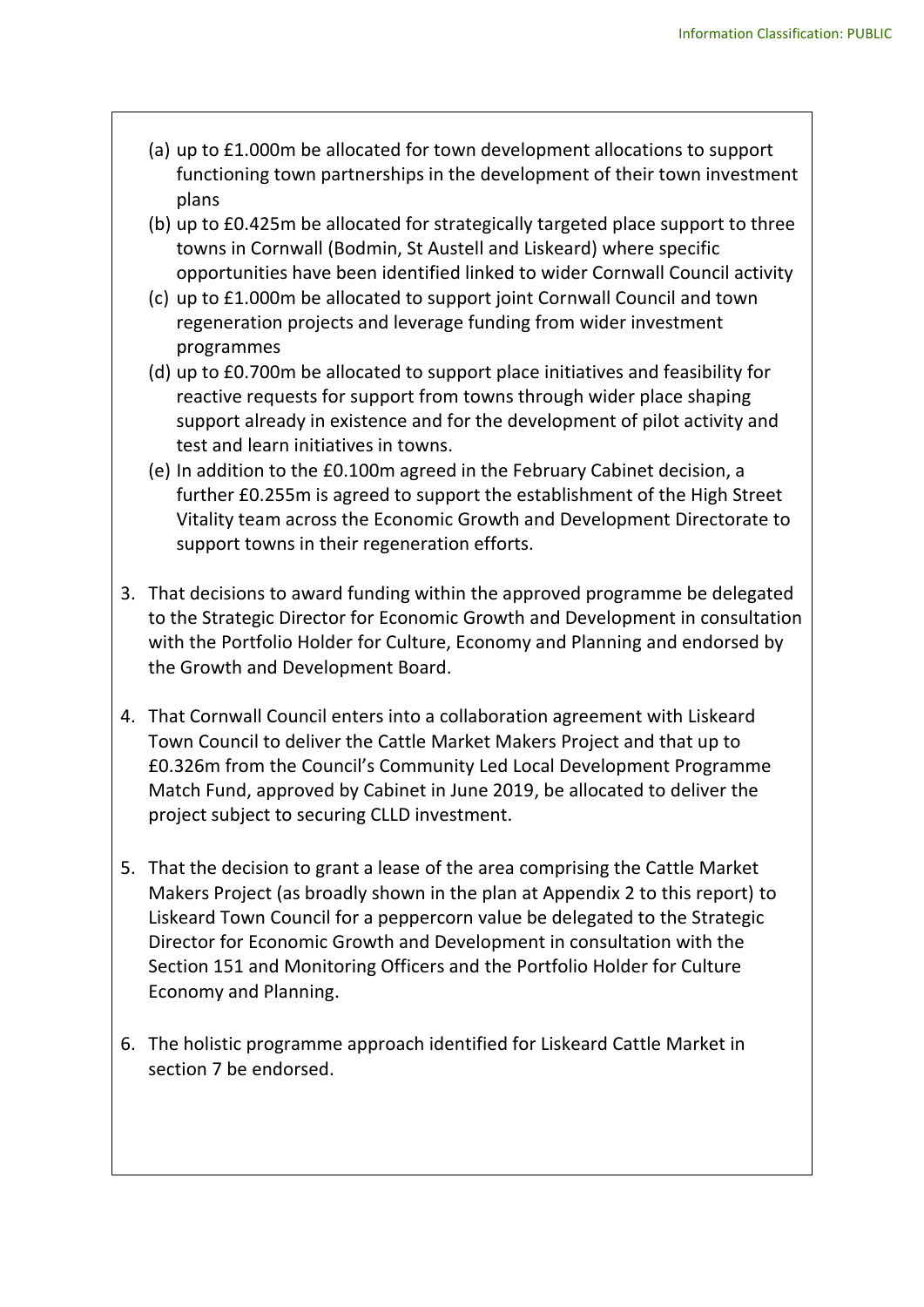## **Recommendation to Council:**

7. That the Capital Programme is uplifted by a total of £0.708m, which includes an additional award of £0.240m from the Local Growth Fund for enabling works to deliver the Liskeard Cattle Market Digital and Creative Workspace project and £0.468m to reflect delivery of the Cattle Market Makers project.

## **1 Executive Summary**

1.1 On 12 February 2020, Cabinet approved the development of a **Place Policy** for Cornwall Council and the establishment of a £4m **Town Centre Revitalisation Fund (TCRF)** to support the development of investment proposals for towns in Cornwall that are not in receipt of the Government's Future High Street, Town Deal or High Street Heritage Action Zone funds. The Fund was formed in response to the Vitality of Towns Inquiry that was led by the Economic Growth and Development Overview and Scrutiny Committee. The inquiry concluded in September 2019 with a set of forward-looking recommendations that addressed the need for towns to consider their future vitality and opportunities for investment and intervention that ensure future vibrancy in response to the sharp decline in the high street retail sector. This report delivers on a number of the recommendations in the Vitality of Towns inquiry report and enables the development of other recommendations.

## **2 Purpose of Report and key information**

- 2.1 The changing focus of national policy, funding targeting towns and high streets and the shifting focus of devolution provides an opportunity to reflect on how the Council supports place shaping. In addition, the changes to how those who live, work and visit our towns, changes in consumer buying habits means that how we marshal our resources to best effect has never been more important.
- 2.2 The COVID-19 pandemic will have substantial economic and social impacts in Cornwall. The current context will be considered as part of the development of this activity. Due to a number of factors including peripherality, coastal proximity and existing strength and socio-economic resilience, Cornwall will feel significant impacts from the COVID-19 crisis. The susceptibility of the Cornish economy to COVID-19 is driven by its strong reliance on a number of heavily impacted sectors – accommodation, art and leisure, non-food retail and pubs and restaurants. Towns with the highest proportions of employees working in these sectors are therefore seeing a high impact from COVID-19. Whilst many of the restrictions on these sectors are temporary, the effects will be long lasting and are likely to further exacerbate the economic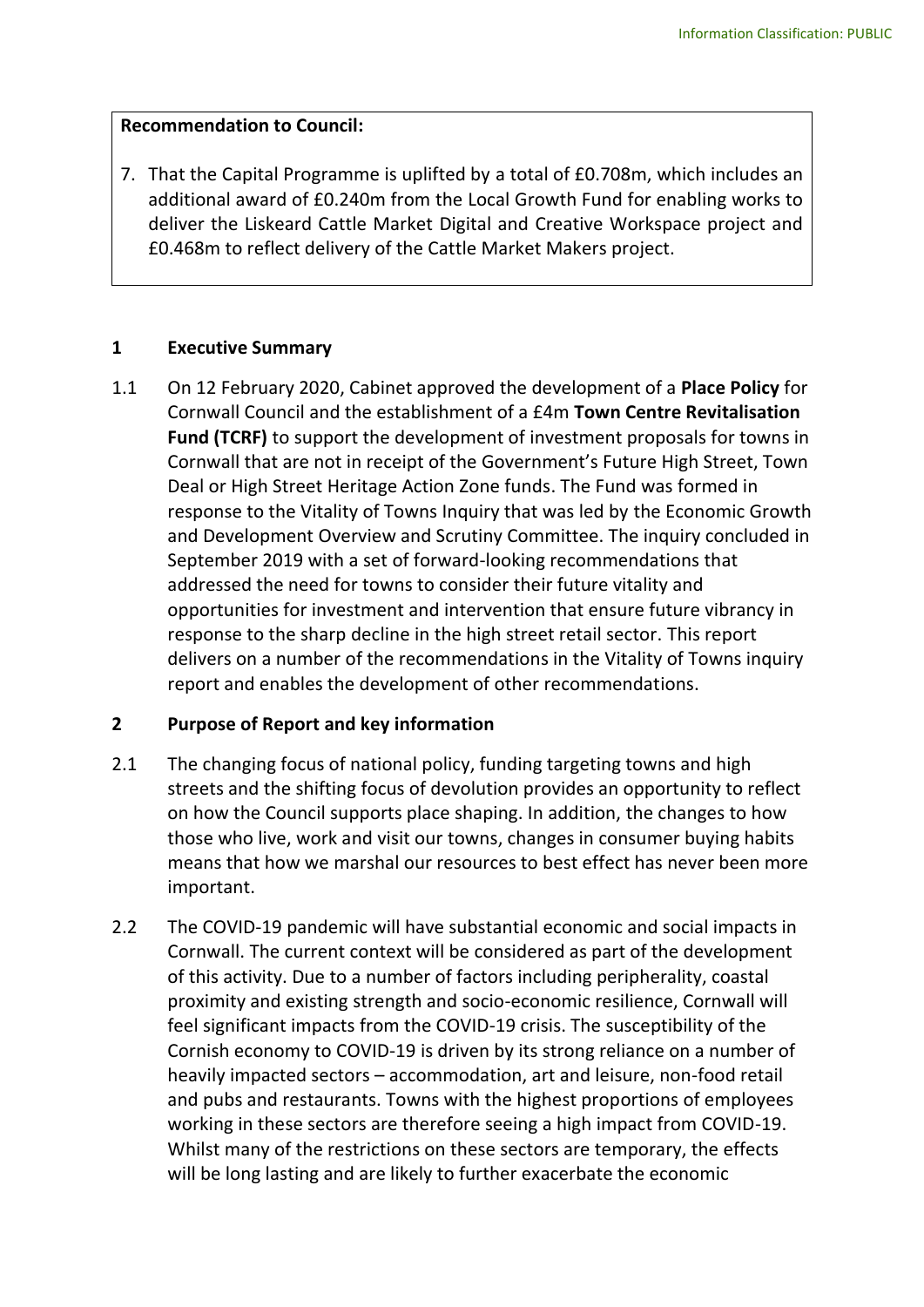challenges already faced by both Cornwall's towns and their rural hinterlands and importantly, by their communities and residents furthest from the labour market or in in-work poverty.

- 2.3 Challenges regarding lower than the UK average salaries, housing affordability and delivery of key infrastructure required to meet a growing population will not be easily resolved. Consequently, it is more important than ever post COVID-19 that Cornwall Council uses it strategic ambition, planning policy, resources and influence to identify opportunities and support the delivery of local priorities and ambitions to create sustainable vibrant communities, with renewal of our town centres underpinning sustainable vibrant communities capable of supporting economic growth through improved business and employment opportunities.
- 2.4 As a rural region, Cornwall has a wealth of invaluable assets that make it a very special place to live and work, however some of these unique characteristics also present challenges for meeting changing needs and delivery of key infrastructure to support population and economic growth.
- 2.5 Place shaping is integral to the effective delivery of strategic and community priorities and ambitions. It supports a holistic approach to the delivery of sustainable development, key infrastructure and provides the foundations to create a thriving economy and healthy community.
- 2.6 Cornwall's towns and high streets, once dominated by retail shops, are changing fast in response to changing shopping habits, new lifestyles and working patterns. We are not alone; this is a national, indeed international, trend. Our settlement pattern is made up of one small city and an unusually large number of dispersed market towns and most are facing huge change on their high streets, with traditional retail in decline as a new 'digital industrial revolution' changes the way people shop and spend their time.
- 2.7 The changes faced on Cornwall's high streets are not unusual in the UK, but they are exacerbated by additional economic challenges faced in Cornwall, including lower than average pay, geographical remoteness and the seasonality of tourism. This change is leading to an increase in the number of empty shops and an increase in the number of charity shops which in turn is leading to reduced footfall in most of our towns, especially in those that are not in tourism "hot spots". This not only impacts on the economic growth of an area but has a negative impact on the community as a whole.
- 2.8 A number of grant funded town investment opportunities are already being driven locally to stimulate the economy and deliver against place-shaping objectives. This includes: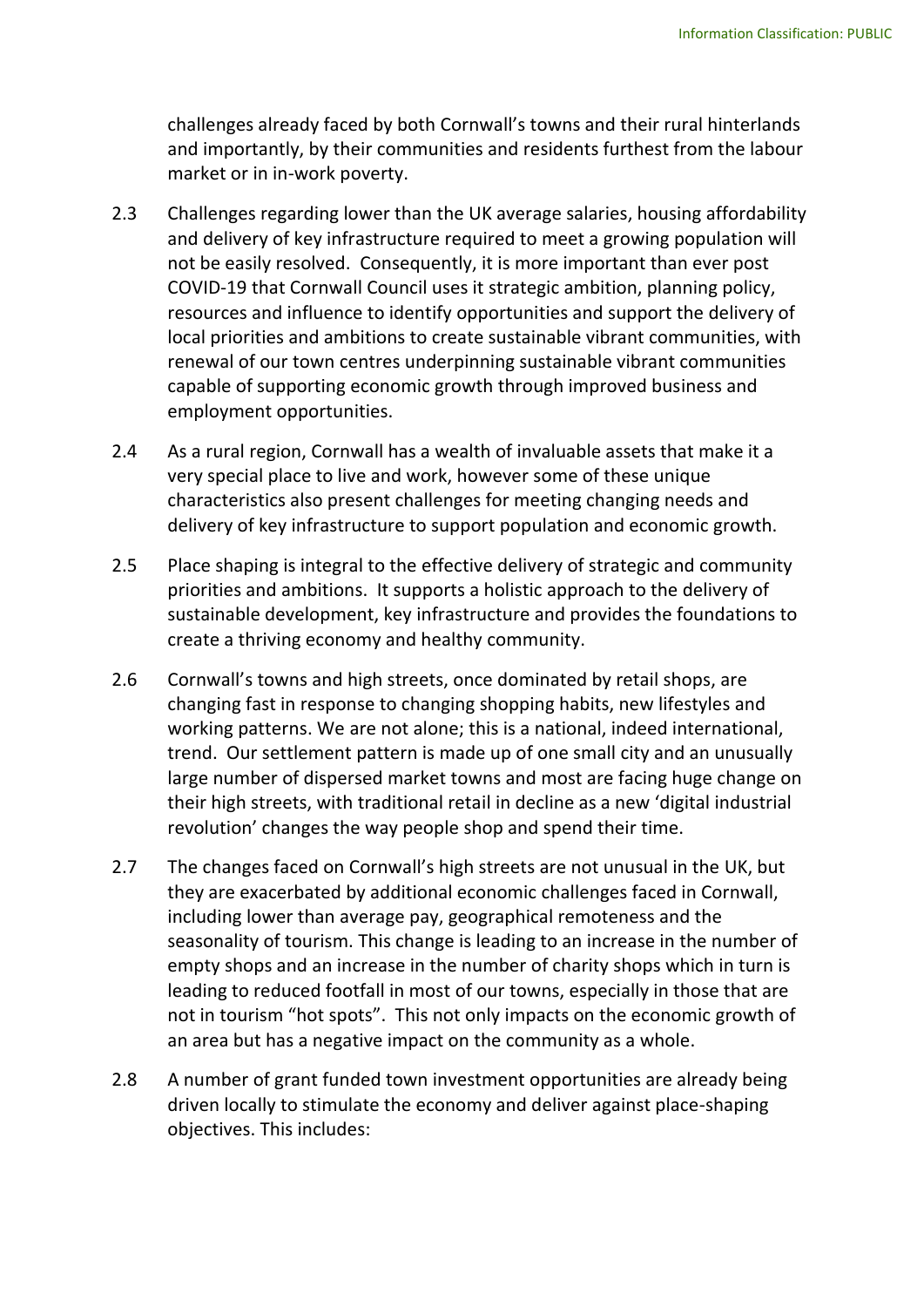**Towns Fund** – four towns in Cornwall (Penzance, St Ives, Camborne and Truro) have been identified as eligible to apply for up to £25.000m each from the Government's Towns Fund. Each town has been awarded revenue funding ranging from £0.140m - £0.162m<sup>1</sup> to (i) create a Town Deal Board, building on existing structures where appropriate, and (ii) develop a locally-owned Town Investment Plan (TIP) which will outline the business case that can be agreed with Government and form the basis of the "Deal" for each town. The Economic Growth Service is actively progressing this work and has appointed Town Deal Leads within each town.

Further guidance has now been released from MHCLG and each Board will soon decide when they intend to submit their TIPs to Government following some alterations to the timing of this due to COVID-19.

In addition, each of the four Towns Fund towns in Cornwall have been selected to benefit from additional funding for this financial year with a view to supporting projects that can make an immediate impact in our towns. This funding will enable these towns to make early interventions and showcase the Towns Fund intentions earlier than previously expected.

Each Towns Fund Board are now investigating potential projects that fit the necessary criteria and these will be taken through the S151 Officer for approval before submission to Government by 14 August 2020.

The grant allocations are based on population size and are as follows:

- Camborne £750,000
- $\bullet$  Penzance £500,000
- St Ives £500,000
- Truro £750,000

1

It is expected that Cornwall Council will need to submit the agreed Town Investment Plan to Government on behalf of each town. Subject to the outcome of the Towns Fund appraisal process, individual investments within each town would be led directly by project developers. In some cases, this may be Cornwall Council and detailed business cases would be brought forward for corporate approval as required.

 **Penzance Future High Street Fund -** In July 2019 the Council was informed that of the four submissions (Penzance, Camborne, St Austell and

 $1$  Awards based on population size thresholds: Camborne and Truro both awarded £0.162m with St Ives and Penzance both receiving £0.140m.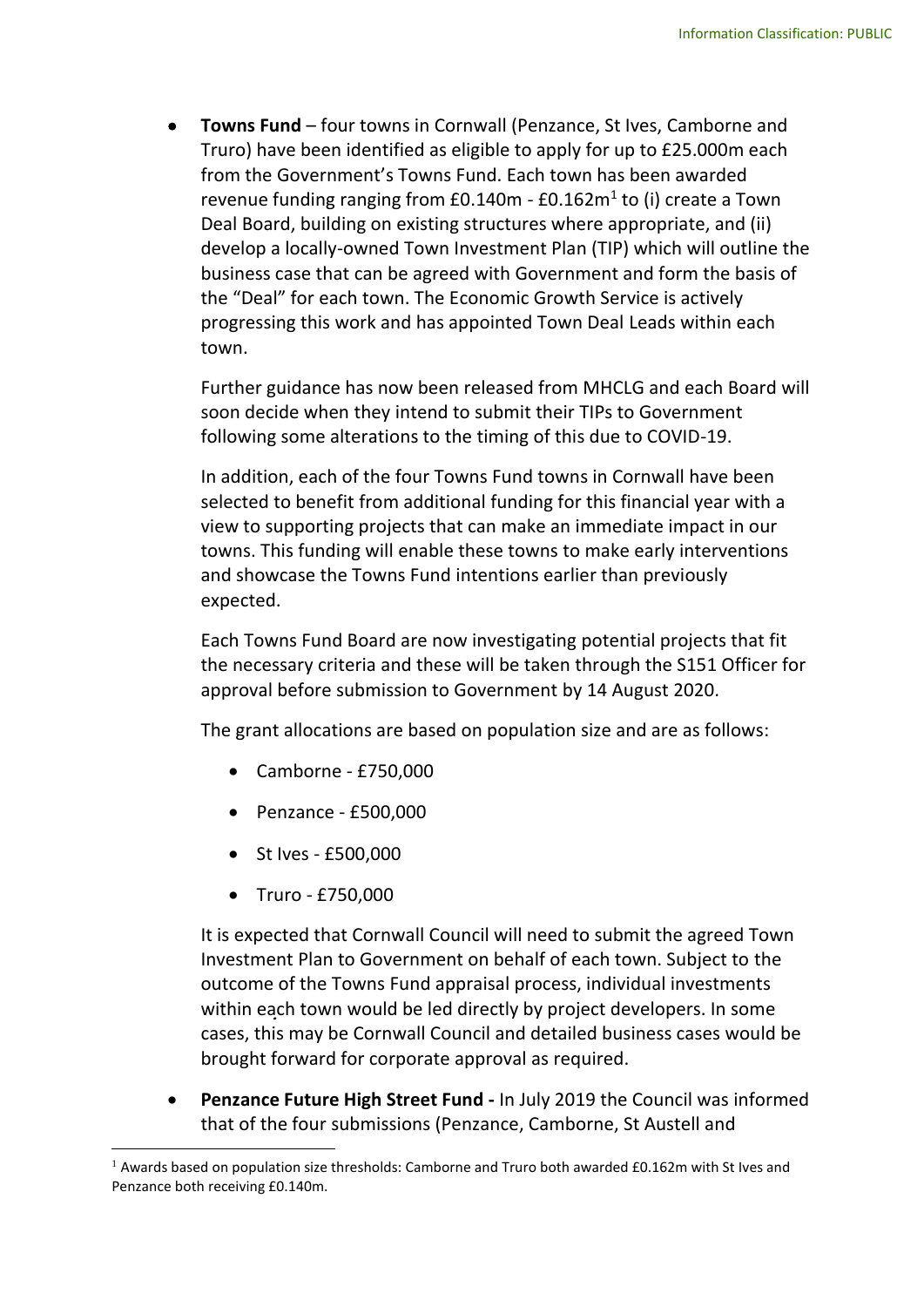Newquay) made to Government only the Penzance Stage 1 (Expression of Interest) bid to the Future High Streets Fund had been successful and the Council had been awarded £0.150m of development funding to work up a business case for a Stage 2 bid. The stage two bid was submitted on 5 June to MHCLG, following a brief extension to enable Local Authorities to respond to a series of questions as to how COVID-19 has impacted programmes. We expect to hear the outcome of the process in the autumn. In the meantime, although impacts of the pandemic are not fully understood, work continues with stakeholders to assess market changes and capacity to deliver. The FHSF programme is intended to be brought back to Cabinet in November for approval once capital allocation is known.

The bid incorporates a range of projects such as changes of use to existing premises, delivery of new residential and commercial developments and public realm improvements. In February 2020, Cabinet approved an allocation of up to £0.927m from the Economic Development Match Fund Reserve towards programme delivery and for Cornwall Council to underwrite all co-funding required at the time of bid submission.

 **Liskeard Cattle Market Makers Project** – led by Liskeard Town Council, this project is seeking investment from the Community Led Local Development (CLLD) Programme to build a community of makers and provide effective meanwhile use while the longer-term plans for the cattle market take shape. The project includes delivery of a Creative Industries Hub, a small-scale and modular development of c.100m<sup>2</sup> that will incorporate workspace units, training rooms and a site office and which will be aimed at individual craftspeople and makers, as well as providing business and skills support. This support will start with established makers, who can help as trainers and technicians, and will extend to economically inactive people whose interest and confidence can be stimulated by participating in creative and craft activities as steps towards education, job search or self-employment. The Economic Growth and Development Directorate is supporting the Town Council with bid development and it is proposed that Cornwall Council act as delivery partner with the specific role of delivering the workspace element of the project.

The project aligns with the Cornwall Council-led Liskeard Cattle Market Creative and Digital Workspace scheme that, subject to securing ERDF investment and planning consent, will provide high quality studio and collaborative workspace targeted at businesses within the Creative Industries. In addition to £0.350m of Local Growth Funding awarded towards demolition and enabling works that are required to enable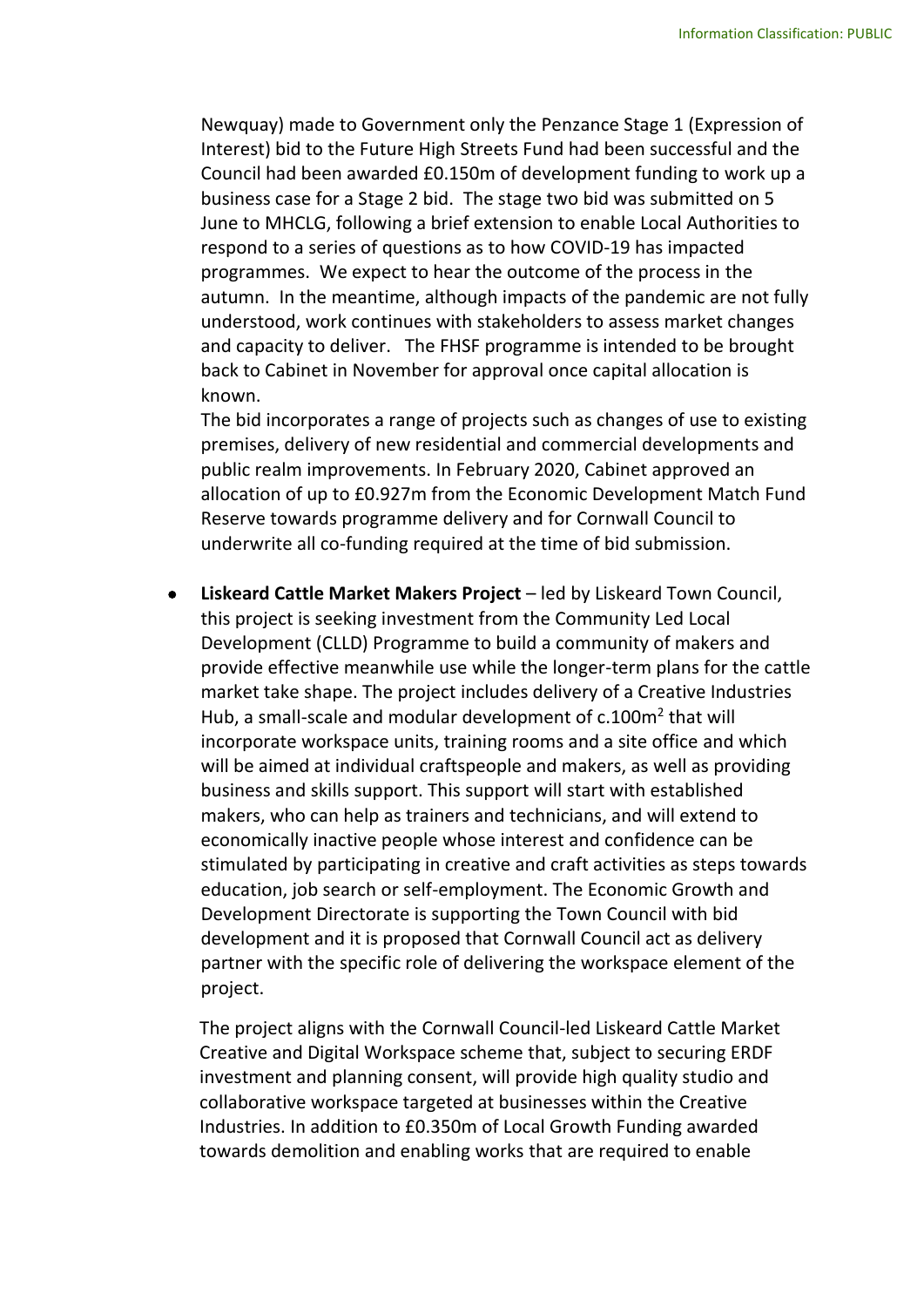delivery of the workspace scheme, a further award of £0.240m has been secured to fund these works.

## **Proposed place-shaping solution**

- 2.9 Cornwall's moto is 'One and All', however a 'one size fits all' approach to place shaping will not work within Cornwall. There is a need for Cornwall Council to support local stakeholders, residents and businesses to understand the challenges that face individual communities to identify local priorities and ambitions.
- 2.10 Rather than a top-down version of place shaping, driven by a restricted set of Whitehall priorities and small, piecemeal pots of funding, we need to ensure that place shaping is led by Cornwall Council supported by strong towns and network areas emerging from the bottom-up, in innovative new ways in local areas.
- 2.11 In the light of reducing quantum of funding, more strategic leadership approaches will be needed to deliver the Council's objectives through better join up of activity across the Council and across Cornwall thinking and acting creatively to spearhead physical, economic and social development.
- 2.12 Driven by shared interest in prosperity and well-being, more joined up working and improved engagement with local places will help in addressing the complex challenges that we face. These 'wicked issues' include developing identity and a sense of belonging, improving competitiveness, tackling deprivation, responding to climate change; and improvements in public services and investments in infrastructure, skills and research that will underpin our future prosperity. Latest evidence has shown that the impact of growth interventions over the last two decades has impacted positively in Cornwall, however we have failed to address deep-rooted issues in some of Cornwall's neighbourhoods.

## **Place Shaping Framework**

- 2.13 To strengthen the connections between places and Cornwall Council and contribute to our wider objectives, a Place Shaping Framework that rebalances the relationship between the Council and localities and provides a more strategic joined-up approach is needed. This will both guide towns in the development of their ambitions and clearly set out the support that is to be provided by Cornwall Council in supporting their delivery.
- 2.14 The Place Shaping Framework attached as appendix 1 sets out a policy position for Cornwall Council to establish: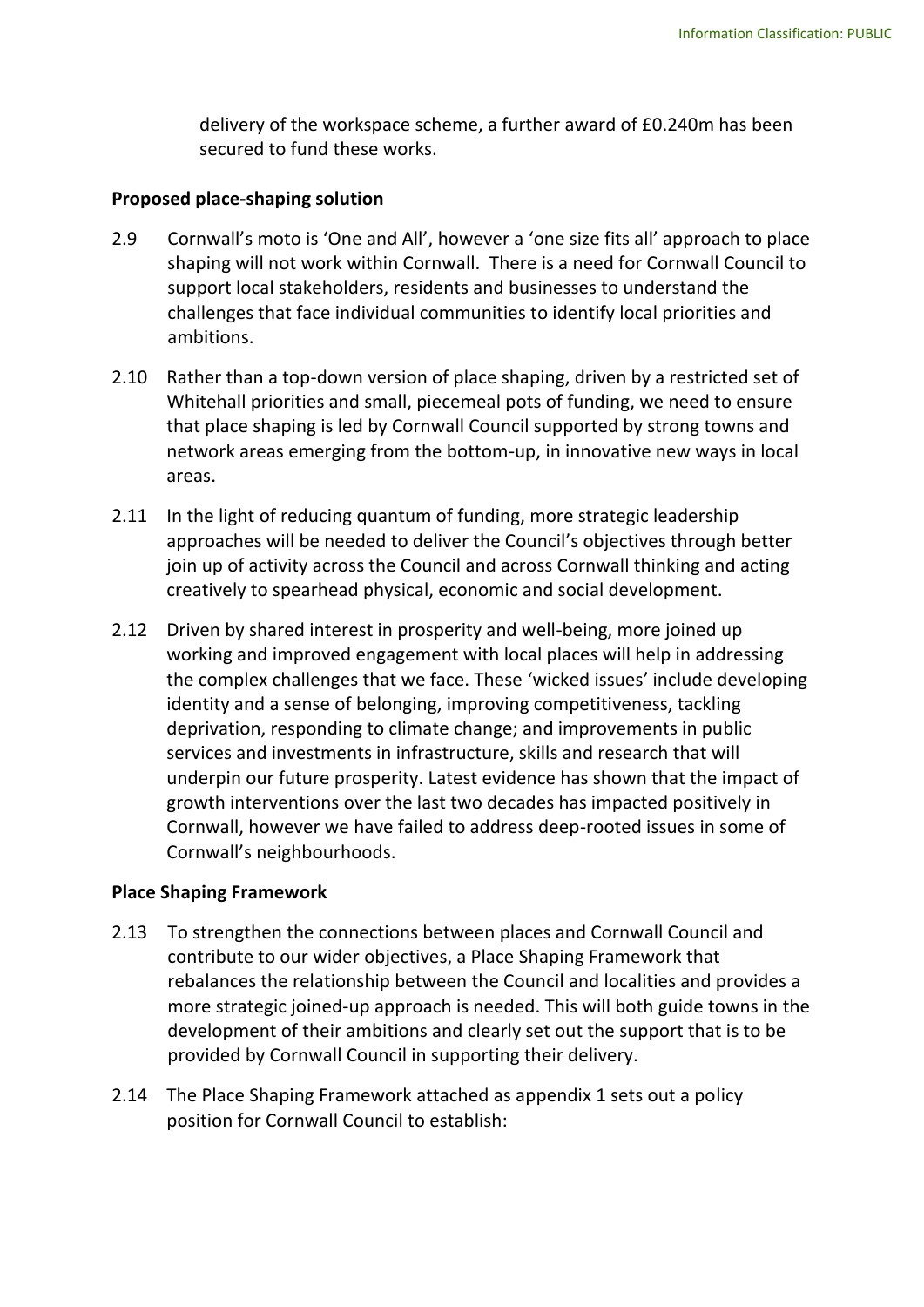- strategic framework for places to identify their local vision and priorities for economic growth and regeneration and to proactively manage change in town centres by encouraging a mix of uses to meet the evolving needs of the community.
- context and guiding principles for how places can identify their local vision and priorities and the tools that can help deliver these including advice on facilitating change in town centres.
- clear expectation for towns and high streets to bring together strategic partnerships to identify their local vision and priorities for how they wish to see their place regenerate and grow that supports and is supported by the community.
- 2.15 Place shaping is far broader than physical change and assets, it includes service delivery, skills development, education and employment opportunities delivered in a way that meets the needs of the communities' future growth. Therefore, to ensure a comprehensive approach to meeting local needs and maximising opportunities it is necessary to understand four place shaping themes:
	- 1. **Town Centre Renewal** with a changing dynamic within town centres, an increasing focus on climate change, a desire to level up communities and become more sustainable and a need to support towns through the post COVID-19 challenges, it is important to understand how existing town centres can evolve to provide the necessary mix of businesses, services and accommodation to meet the communities current and future needs.

The overall objective is to maintain the inherent characters of individual town centres. In doing so there will be a need to continually review the cumulative impacts of changes so that town centres do not become imbalanced by one particular use, particularly a disproportional amount of apartment led residential use within the town centre. Additionally, we need to understand the way communities thrive within their town ecosystems and the cultural and societal aspects that make them cohesive.

This work should consider the changing uses within a town centre and look at the areas outlined in Appendix 2 Town Centre Renewal Policy and Priorities Assessment to help inform how Cornwall Council proactively manage the potential town centre change of uses.

2. **Population Growth** – what areas of the town are identified to accommodate population growth; how can this support the delivery of local priorities and ambitions.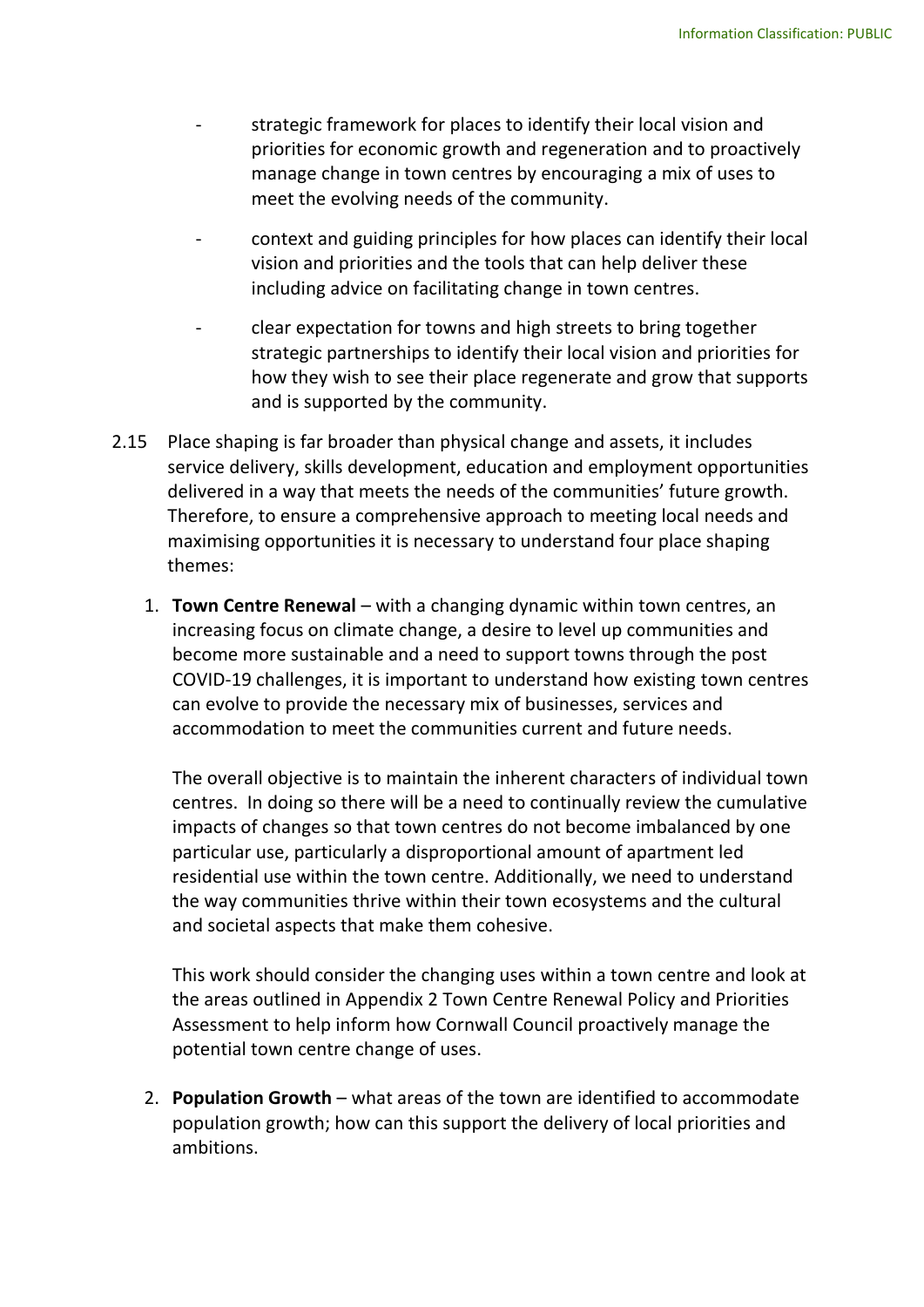- 3. **Supporting Sustainable Economic Growth**  identification of the existing skills and possible gaps, employment opportunities and businesses/prominent sector representation that could inform future opportunities to support place shaping ambitions within the area.
- 4. **Key Infrastructure** this provides the foundations required to support the local place shaping ambitions and deliver growth. This includes a number of areas; access to essential services (incl. education, GP's, dentists), roads, pedestrian, cycle connectivity, sufficient electricity, water and sewage capacity, flood mitigation measures, sufficient burial ground facilities, access to public/green/open space, digital/telecommunications connectivity. We note that some towns will have particular needs to address in the context of coastal flooding and erosion.
- 2.16 Linkages with those parts of the Council working in localities such as the community network teams will be essential to make sure that activity is integrated on the ground and across the authority. Localism teams have been deeply integrated into localities through areas such as town frameworks and place shaping boards across Cornwall and have the ability to quickly bring stakeholders together which has been evidenced recently by the joint efforts of EGD, Planning and localism in mobilising towns to reopen our high streets in a safe and responsible manner. These already established relationships will be vital in the successful delivery of any Place Shaping Framework.
- 2.17 As agreed by Cabinet in February 2020, this Place Shaping Framework develops a number of the recommendations within the Vitality of Towns inquiry report. Further recommendations within the report are sequenced to be taken forwards at a later date once initial phases of partnership establishment and resource are allocated and agreed.

## **Measuring need and impact**

- 2.18 In order to manage the resource available within Cornwall Council to support place shaping, prioritisation of places on the basis of need, opportunity, readiness and critical mass is necessary. To support implementation, a Place Index will be developed to sit alongside the Place Shaping Framework that identifies towns with demonstrable need for intervention according to a number of key indicators and provide a benchmark for measuring progress and impact.
- 2.19 This information will be linked to key data including the indices of multiple deprivation, business and town vitality metrics, health data housing delivery weighted differently depending on spatial need and growth targets. When developing investment plans, a broad set of outcomes will be measured to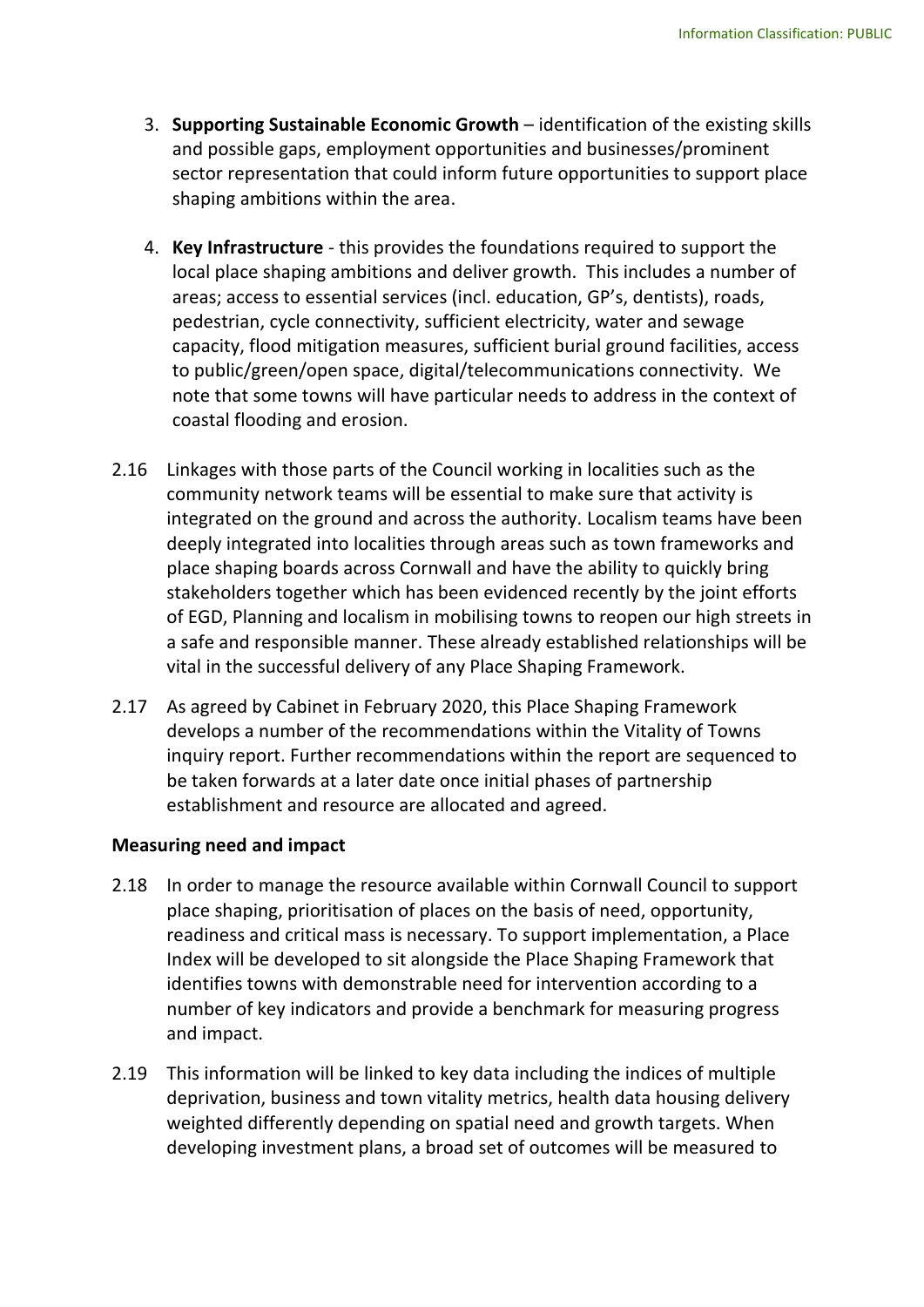assess impact rather than measuring success through an output driven approach that does not necessarily lead to sustainable growth.

2.20 It is clear that whilst there is need for investment across all towns in Cornwall, the ability of Cornwall Council to offer intensive support and funding to all of these places is limited by capacity and budgets, therefore some degree of prioritisation needs to be agreed. Input is currently responsive and needs related, different Services in the Economic Growth and Development Directorate work in different ways and resource is understandably limited. Whist any prioritisation does not preclude innovative proposals coming forward to the Council for consideration from any towns, it is important that to manage capacity and expectations, Cornwall Council develop and communicate clearly with communities how and when support will be available to them.

#### **Town Centre Revitalisation Fund**

- 2.21 The TCRF represents an important opportunity to support the development and delivery of place shaping objectives and recovery of our towns following the pandemic. It is essential therefore that this funding is brought forward swiftly and effectively. Links with those parts of the Council working in localities such as the community network teams will be essential to make sure that activity is integrated on the ground and across the authority.
- 2.22 It should be noted that towns that are in receipt of HMG towns funding to date (Penzance, St Ives, Truro and Camborne) are not intended to receive funding support from the £4m TCRF that has been set up by the Council. The Redruth High Street Heritage Action Zone award is of a significantly smaller value than those towns in receipt of Towns Deal funding and this town should therefore remain in scope for the Town Revitalisation Fund. The Heritage High Street Fund for Redruth is a grant of £1,689,063 awarded by Historic England that will attract a further £3 million of investment from the private and public sectors, with commitment already secured that will see derelict and underused buildings in the town centre revitalised along with public realm and access improvements and a programme of events and activities focused on and led by young people. The aim of the investment is to be a catalyst for improving the prosperity of the town centre so that it can continue to serve the local community and businesses, adapting to the challenges that all high streets were experiencing, even before COVID-19.
- 2.23 However, following direct requests for support, a proposal has been agreed to amend this policy to allocate up to £0.520m from the fund towards a repayable cash flow facility (repayable in June 2022) to support the eight Business Improvement Districts (BIDs) across Cornwall (Newquay, Falmouth, St Ives, St Austell, Penzance, Newham, Truro and Camborne). This was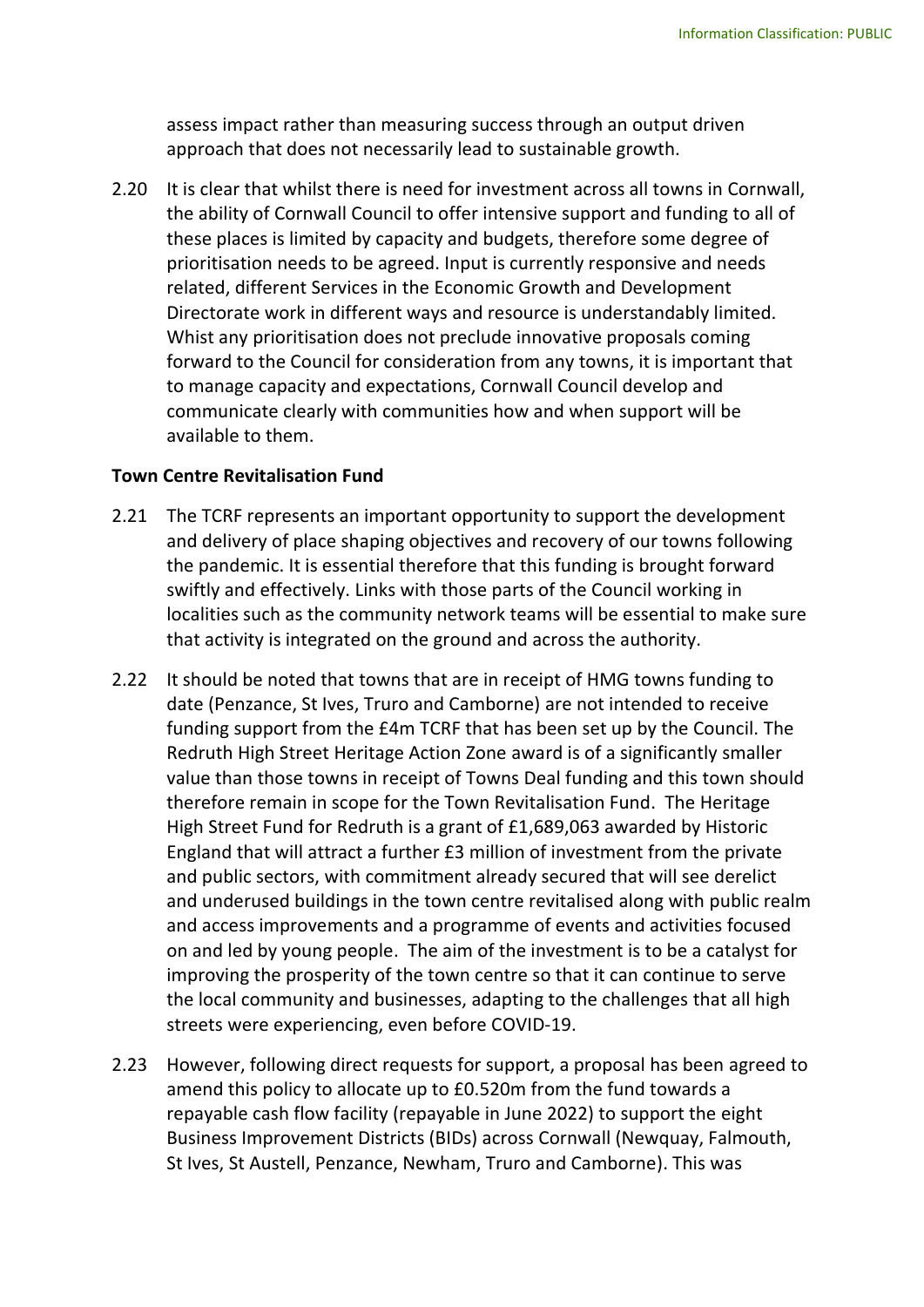approved by the Chief Executive on 29 April 2020 under the Council's emergency management procedures. BIDs play a strategic role in the regeneration of high streets, the need for which the current COVID-19 crisis is likely to accelerate as footfall for high street shops has disappeared overnight. New national research on the impact of COVID-19 shows the biggest falls in consumer spending have come in smaller tourist towns. BIDs are experiencing financial difficulties due to non-payments of BID levies, which is their main source of income, and while they are able to access parts of the government support schemes, including ability to furlough staff, they are also experiencing an increased demand to act on behalf of their members in the short terms as well as playing a role in relation to the future recovery phase. Providing a cash flow facility will keep this critical part of Cornwall's business sector infrastructure afloat for the next six months.

- 2.24 The allocation from the £4.000m funding from the TCRF will be used initially over the 2020-21 and 2021-2022 financial years to support increasing prosperity in our places and not to underpin business as usual activity.
- 2.25 Within the first phase of activity, the fund will be split into four different areas of focus as set out below. As place shaping work develops and further opportunities become clear, further reports will be brought to Cabinet to define the use of the remaining allocation for place shaping once the BIDs Loans have been repaid.
- 2.26 It is important to note that not all towns will be ready to receive this funding immediately and will need to demonstrate readiness for support before it is to be provided.
- 2.27 The initial ringfences are proposed on the basis of current understanding of need and opportunity. As investment programmes progress and there is further clarity of where demand lies, remaining funding within the reserve can then be targeted appropriately.

| Activity to be<br>funded |                                                             | Notional<br>Ringfence<br>- £ |
|--------------------------|-------------------------------------------------------------|------------------------------|
| $(1)$ Town               | To fund allocations of up to £150k per town to places in    | Up to                        |
| development              | Cornwall (size and need dependent). Funding support from    | £1.000m                      |
| allocations              | Cornwall Council will be provided once the areas set out in |                              |
|                          | the Place Framework are secure <i>i.e.</i> :                |                              |
|                          | Local stakeholders have established teams within            |                              |
|                          | towns as a functioning town partnership                     |                              |
|                          | cohesive plans agreed by local stakeholders (town           |                              |
|                          | councils, private sector representation, CC localism        |                              |
|                          | team, BIDs etc) have been prepared and submitted to         |                              |
|                          | the Council.                                                |                              |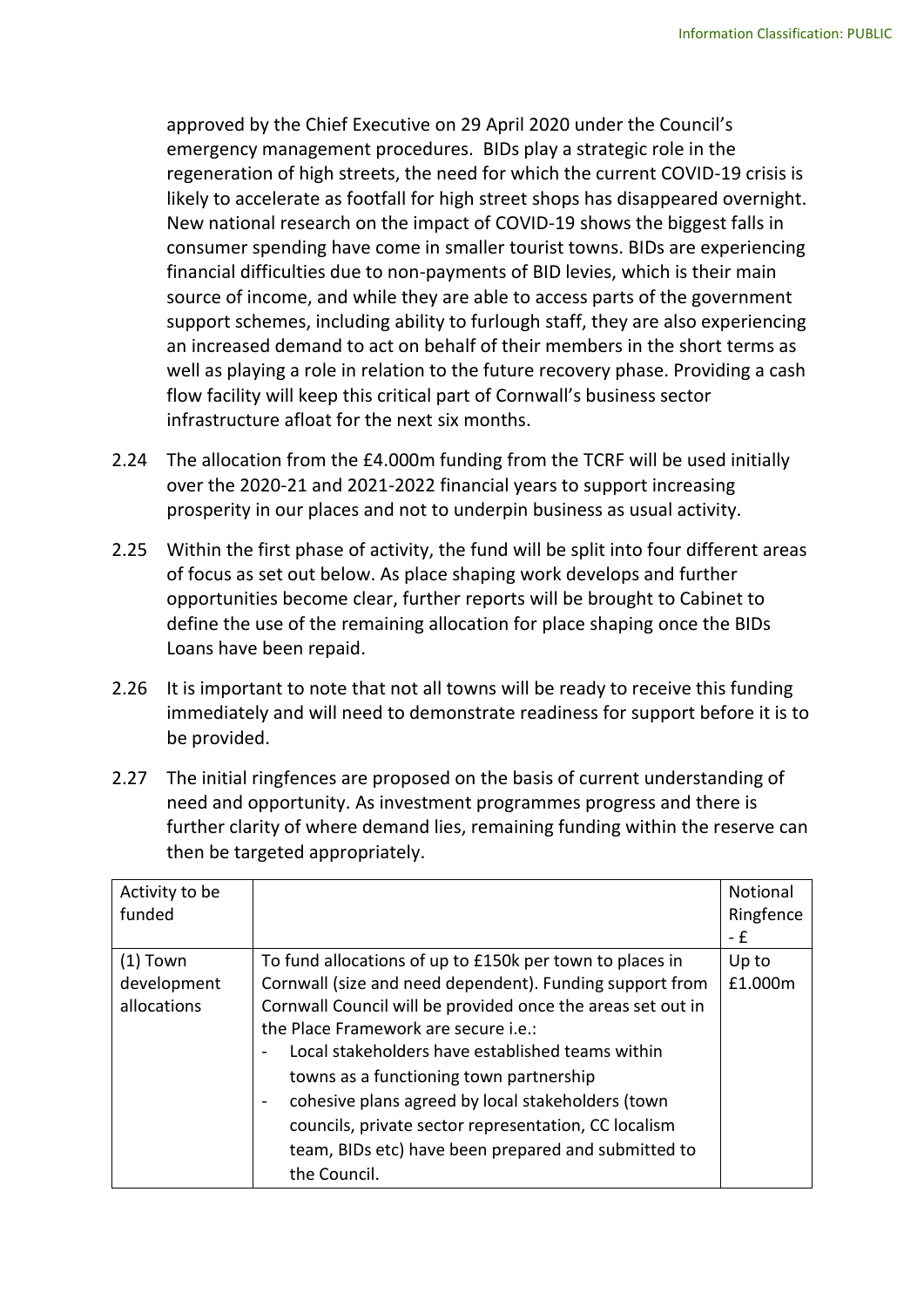|                                                | Options for co-funding and investment opportunities<br>$\qquad \qquad \blacksquare$<br>have been investigated<br>Town plans allows places to make themselves ready for<br>any future rounds of Town Deal.<br>This funding will be accompanied by an offer of targeted<br>support and expertise from the economic growth and<br>development directorate as well as coordinated support<br>from across the wider Council directorates. This input will<br>also be used to inform the developments that are required<br>and would be most beneficial to the wider town<br>investment plan.                                                                                                                                                                                                                                                                                                                                                                                                                                                                                    |                  |
|------------------------------------------------|----------------------------------------------------------------------------------------------------------------------------------------------------------------------------------------------------------------------------------------------------------------------------------------------------------------------------------------------------------------------------------------------------------------------------------------------------------------------------------------------------------------------------------------------------------------------------------------------------------------------------------------------------------------------------------------------------------------------------------------------------------------------------------------------------------------------------------------------------------------------------------------------------------------------------------------------------------------------------------------------------------------------------------------------------------------------------|------------------|
| (2) Strategically<br>targeted place<br>support | There are a small number of towns where there is a<br>specific pressure on the town that needs to be jointly<br>managed by the town and Cornwall Council. In order to<br>help jointly facilitate activity, we are proposing that<br>targeted support is provided to named towns to ensure<br>that strategic activity linked to delivering the Council's<br>wider objectives is deliverable. In the first instance,<br>Cornwall Council will focus on the following:<br>St Austell where we are proposing a significant<br>rationalisation of CC assets and the delivery of a<br>charette approach to identify local objectives.<br>Liskeard to support land holdings subject to<br>-<br>redevelopment.<br>Bodmin to support the significant levels of growth<br>$\qquad \qquad \blacksquare$<br>outlined within the Local Plan and understand how CC<br>assets can support long term sustainability of the and<br>key infrastructure within the town, including the<br>delivery of a charrette approach to identifying local<br>ambitions for Dennison Road car park site. | Up to<br>£0.425m |
| $(3)$ Joint<br>regeneration<br>projects        | Funding for joint regeneration projects, including<br>investments in Cornwall Council assets and estate where<br>these sit within wider regeneration plans. Where funding<br>from this strand is used to support investment that can be<br>capitalised, any revenue will be returned back to this pot to<br>enable the initiation of an evergreen fund to support<br>regeneration in town centres.                                                                                                                                                                                                                                                                                                                                                                                                                                                                                                                                                                                                                                                                         | Up to<br>£1.000m |
| (4) Place<br>initiatives and<br>feasibility    | Call-off ringfenced allocation for reactive requests for<br>support and feasibility work from towns through wider<br>place shaping support already in existence including place-<br>based test and learn. A number of strands of activity and<br>investment propositions have already received guidance<br>and support from EGD officers working on place shaping<br>and town regeneration activity. This will also allow for                                                                                                                                                                                                                                                                                                                                                                                                                                                                                                                                                                                                                                              | Up to<br>£0.700m |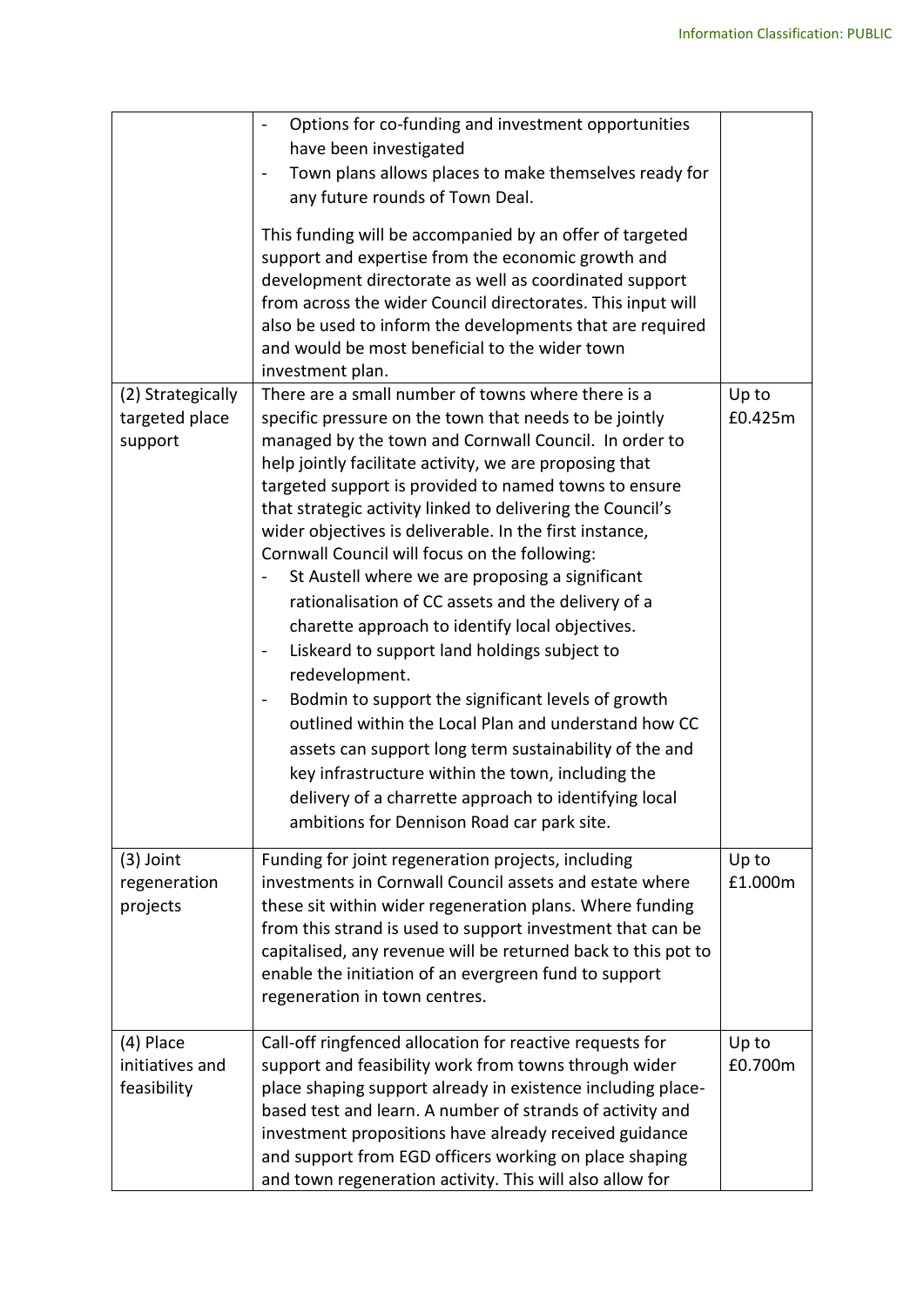| Cornwall Council to commission towns to pilot approaches<br>and projects that could deliver wider strategic aims for<br>economic growth such as inclusive growth approaches to<br>neighbourhood renewal, activity to increase average<br>earnings through real living wage and circular local<br>economy and local procurement initiatives. Through a<br>flexible intervention rate approach, this pot could be used<br>as a lever to ensure towns are delivering wider strategic<br>aims and driving positive behaviours for example around<br>town partnerships, delivering wider strategic objectives, |  |
|-----------------------------------------------------------------------------------------------------------------------------------------------------------------------------------------------------------------------------------------------------------------------------------------------------------------------------------------------------------------------------------------------------------------------------------------------------------------------------------------------------------------------------------------------------------------------------------------------------------|--|
|                                                                                                                                                                                                                                                                                                                                                                                                                                                                                                                                                                                                           |  |
| leveraging other funding.<br>The criteria for this will be developed in line with the Place<br>Shaping Framework, with a collective joined up decision<br>making through EGD Directorate Leadership Team and<br>endorsed by the Growth and Development Board.                                                                                                                                                                                                                                                                                                                                             |  |
|                                                                                                                                                                                                                                                                                                                                                                                                                                                                                                                                                                                                           |  |

## **3 Outcomes driven proposals**

- 3.1 Using the Council's climate and social wheel approach, the positive and negative impacts of our investment proposals and plans will also be assessed to ensure that a focus is maintained on delivering a greener, levelled up economy for Cornwall and allow us to measure impacts linked to COVID-19 recovery.
- 3.2 The climate change and social impact decision wheel has been applied to this report at a strategic level as summarised below.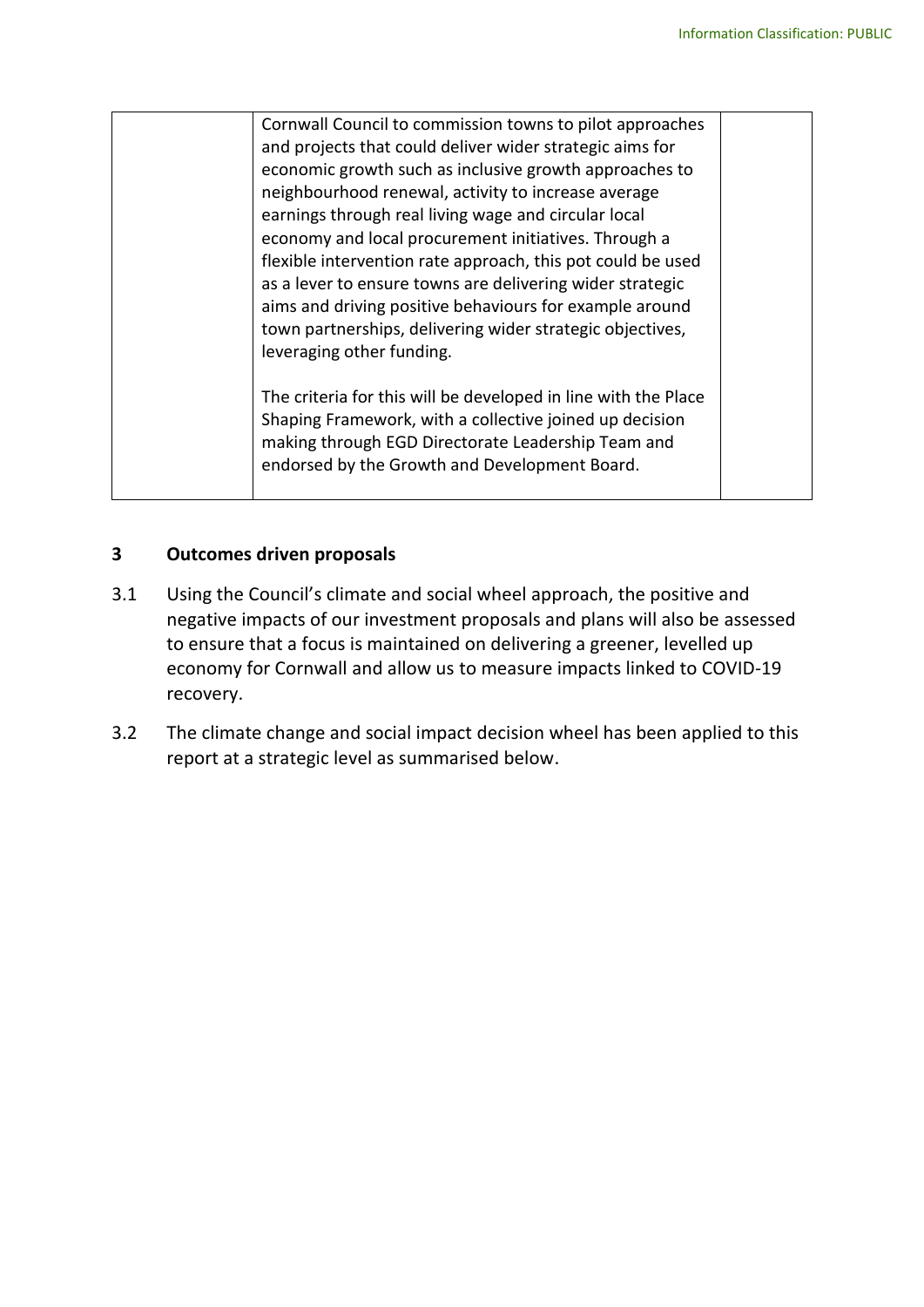

Construction activities are likely to contribute to greenhouse emissions in the short term through the use of fossil fuel operated machinery on site. New business activity and homes will put pressure on aquifers and sewerage systems. These negative impacts can to an extent be mitigated in the longer term through integration of renewable energy / low carbon technologies within residential and commercial schemes and by providing increased employment opportunities within the high street, reducing the need to travel. Overall, investment in place-based activity that is driven by local priorities and partnership working will deliver sustainable change with long lasting positive impacts. This includes opportunities for income and investment, re-connecting residents with the heritage of their local area, improved public realm that supports habitat creation and provides a positive contribution to biodiversity. Bringing vacant sites back into productive use can reduce crime, in particular anti-social behaviour at derelict sites, and provide opportunities for new, well paid jobs through the businesses that locate there.

| <b>Long Lasting</b><br><b>Positive Impact</b> | <b>Short Term or</b><br><b>Limited Positive</b><br><b>Impact</b> | No Known Impact | <b>Short Term or</b><br><b>Limited Negative</b><br><b>Impact</b> | <b>Long Lasting</b><br><b>Negative Impact</b> |
|-----------------------------------------------|------------------------------------------------------------------|-----------------|------------------------------------------------------------------|-----------------------------------------------|
|-----------------------------------------------|------------------------------------------------------------------|-----------------|------------------------------------------------------------------|-----------------------------------------------|

## **4 Benefits for Customers/Residents**

4.1 The Place Framework will both establish a policy context for town centres and set out clear expectations of towns that are to receive capacity funding support from Cornwall Council including a demonstration of an ambition to develop a cohesive town team and partnership that brings together the private, community and public sector representatives that are representative of the place looking for support and that the towns demonstrate a willingness to develop and address a 'total place' approach supported by Council officers rather than a set of projects.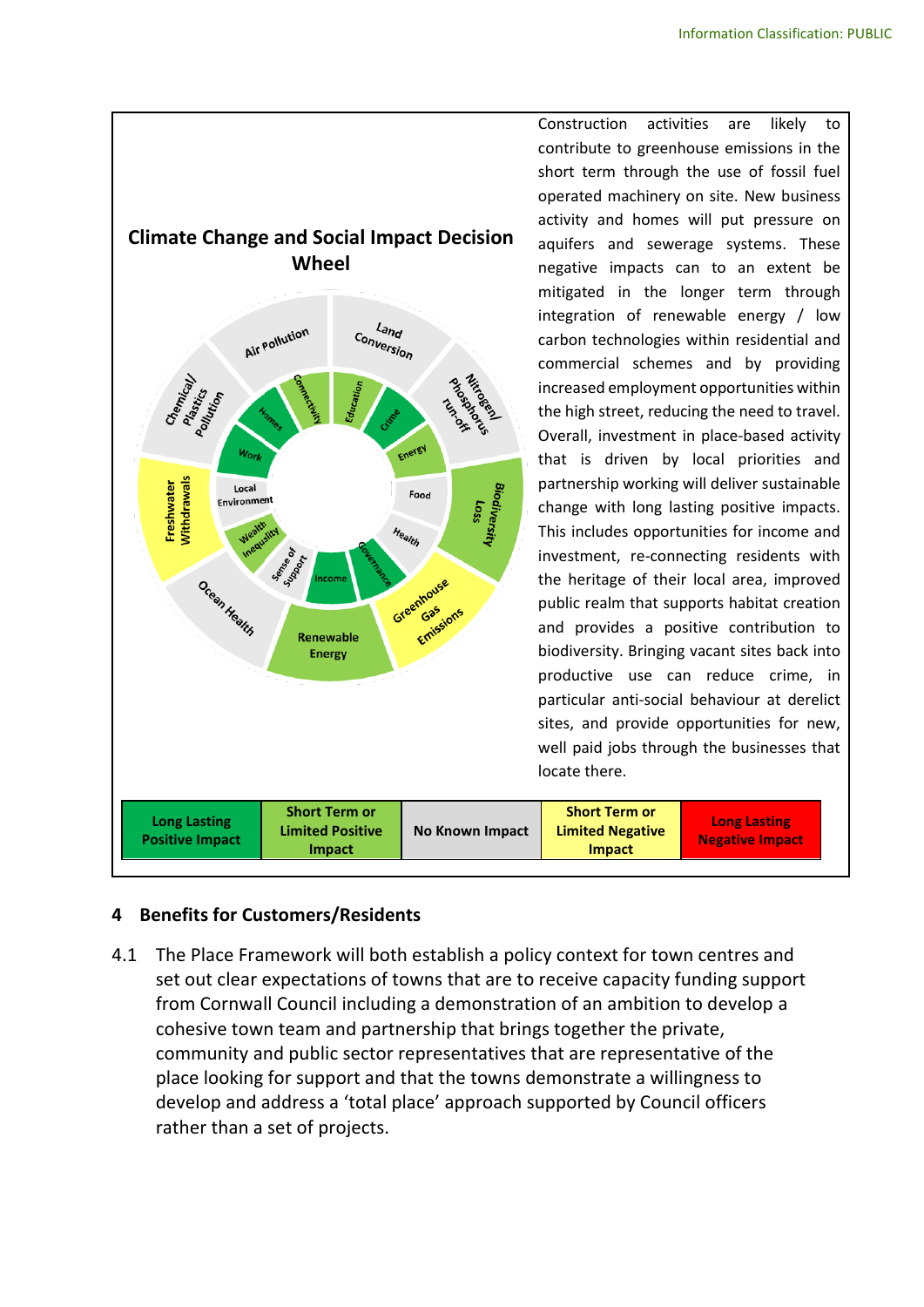- 4.2 The Framework establishes a clear set of desirable outcomes for places that both deliver on the need for high street revitalisation and productivity increases for businesses as well as good growth outcomes linked to increased skills levels, better paid employment and improved health outcomes for residents.
- 4.3 With specific reference to the Cattle Market Makers Project, the development of workspace in Liskeard is identified as a priority within local place shaping strategies, building on local strengths and capitalising on local opportunities, whilst contributing to the productivity of the area both through the direct impact on local SMEs and the knock on impact of the regeneration of the town centre. The project will combine physical regeneration, through delivery of the Creative Industries Hub, and business and skills support to enable the growth and expansion of the creative sector in the Liskeard area. It will provide unique opportunities for excluded individuals to gain arts and crafts skills that can help them on the way to securing employment within this expanding sector of the local economy.
- 4.4 In relation to Cornwall Council asset improvements, it is anticipated that funding from Cornwall Council will support the identification of sites and options for reuse or regeneration of Council assets in town centres in partnership with place shaping groups and in line with the plans and strategies identified for local growth. These investments will be part of wider place shaping plans for towns and also allows collective consideration of the use of Cornwall Council's estate. Our work on modernisation of Council offices can be used as a lever to help change the shape and nature of town centres and we need to consider using Council-owned assets in Town Centre areas to support new Town centre designs and revitalisation in partnership with stakeholders in those places. Where funding from this strand is used to support investment that can be capitalised, any revenue will be returned back to this pot to enable an evergreen fund to support regeneration in town centres.

## **5 Relevant Previous Decisions**

5.1 On 19 June 2019, Cabinet approved the creation of a Cornwall Council match funding scheme for the Community Led Local Development Programme.

<https://democracy.cornwall.gov.uk/mgIssueHistoryHome.aspx?IId=85636>

5.2 On 3 September 2019, the Economic Growth and Development Overview and Scrutiny Committee resolved to endorse the Vitality of High Street Inquiry Report and recommend to Cabinet that it be approved.

<https://democracy.cornwall.gov.uk/mgAi.aspx?ID=82152>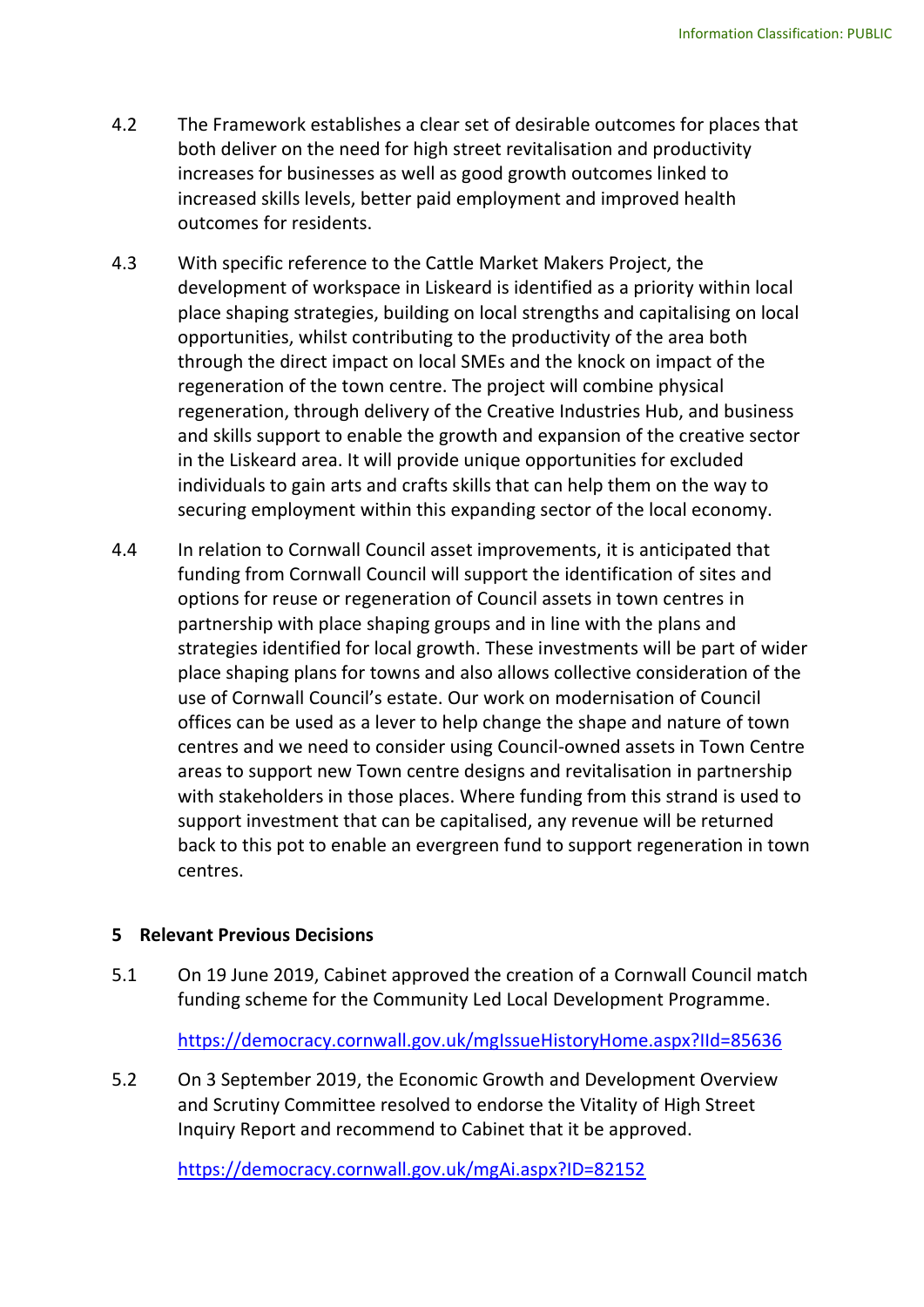5.3 On 13 November 2019, Cabinet approved match funding for the Liskeard Cattle Market Digital and Creative Workspace project and wider phase 1 redevelopment of the former Cattle Market site.

https://democracy.cornwall.gov.uk/mgIssueHistoryHome.aspx?IId=88648

5.4 On 12 February 2020, Cabinet approved a recommendation to establish a £4.0m Town Centre Revitalisation Fund Reserve from corporate funds to support the revitalisation of towns and high streets in Cornwall be allocated. A number of recommendations were identified in the inquiry, some of which were agreed within the February report, and some within this report. Further recommendations will be developed and brought forward as this key area of work progresses.

<https://democracy.cornwall.gov.uk/mgIssueHistoryHome.aspx?IId=88644>

- 5.5 Four Key Domains of Localism outlined in People Power (Commission on the future of Localism, January 2018) establish that "Localism in Cornwall is well advanced".
- 5.6 The Four Key Domains are:
	- Institutions for localism: Ensuring that healthy local governance is in place that integrates with Cornwall Council's and wider governance structures.
	- Powers and mechanisms for localism: Ensuring that there are meaningful powers, levers and resources for communities to act locally.
	- Relational localism: That a culture between partners exists that will embrace risk and establishing trust, whilst devolving assets and opportunity to communities, with local leaders acting as facilitators for community expertise.
	- Capacity for localism: Ensuring localism is not the preserve of wealthier communities, or those with the loudest voices but includes building community capacity and supports the community to engage and participate.
- 5.7 Furthermore, Cornwall Council has consistently reflected the importance of place shaping within many of its key strategic priorities and working practices to ensure local issues, needs and priorities inform the place solutions to meet current and future growth, including:
	- **Cornwall Council's Business Plan 2018-2022** outlining Cornwall Council will work with the people of Cornwall and use our resources wisely to protect and enhance our unique environment, create more homes and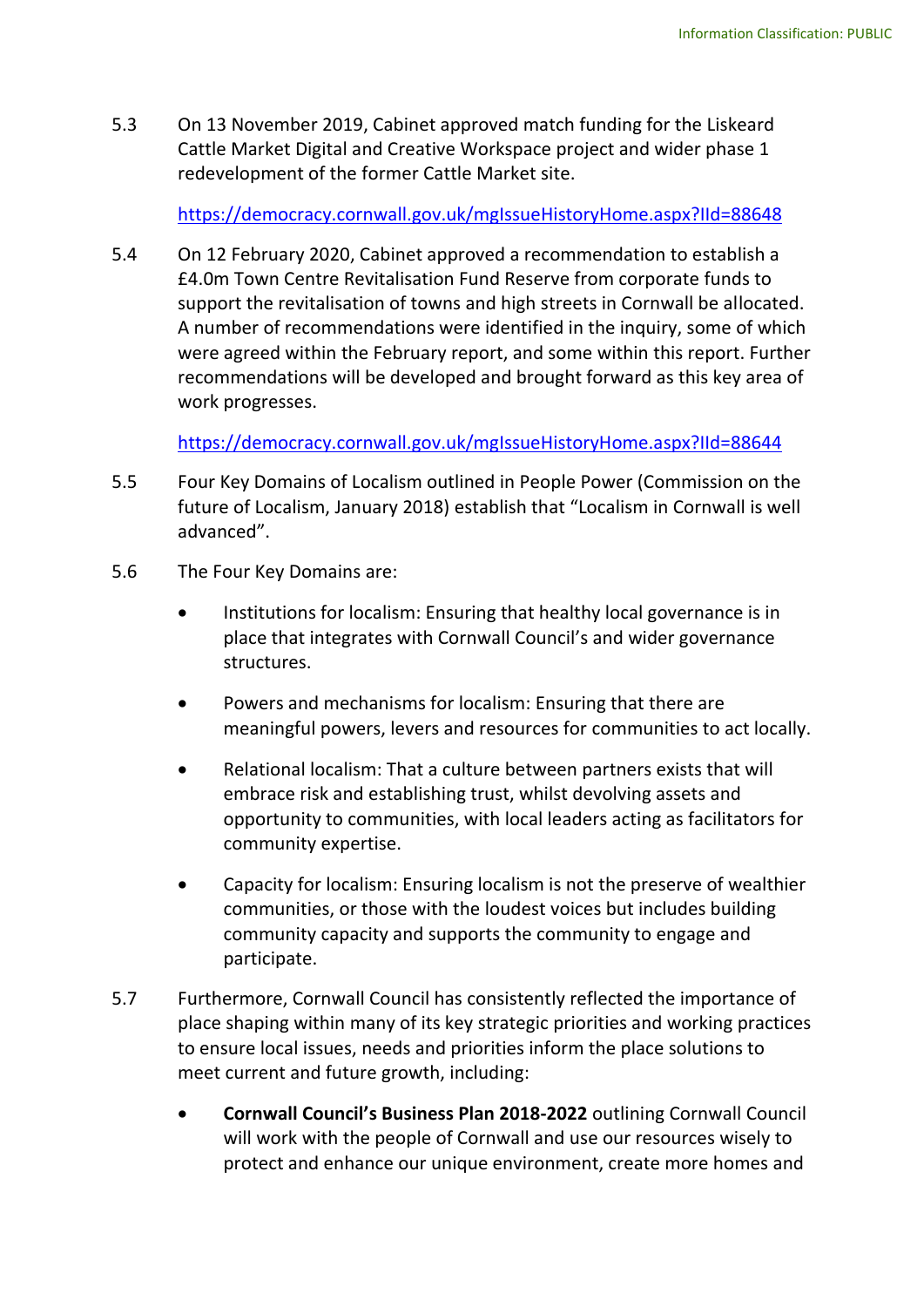jobs for our residents, and ensure everyone can live well and safely together. This will be delivered through five priority areas to improve; Healthy Cornwall, Homes for Cornwall, Green and prosperous Cornwall, Connecting Cornwall and Democratic Cornwall

- **Cornwall's Localism Strategy 2016** seeks to enable and empower local people, local councils and the voluntary and community sector to play an active role in making decisions that affect them and in delivering what their community needs through five strategic aims; developing trust and capacity, supporting community governance and engagement, supporting locally led long term development, supporting local day to day solutions, devolving assets and locally delivered services.
- **Cornwall & Isles of Scilly Local Industrial Strategy** with a vision to that by 2030 the Cornwall and Isles of Scilly creative and carbon-neutral economy will be realising opportunities for its people, communities and businesses to thrive, benefiting the environment and providing an outstanding quality of life for all.
- **Future Cornwall (Cornwall adopted sustainable community Strategy)** has a vision to achieve a leading position in sustainable living to; support the economy, enable self-sufficient and resilient communities, promote good health and wellbeing for everyone, make the most of our environment
- **Cornwall Local Plan 2010-2030** the plan aims to help deliver the vision and objectives of 'Future Cornwall' by meeting the needs of communities through sustainable development, supporting economic growth, protecting and enhancing Cornwall's environment by the delivery of high-quality design, meeting local housing, job, skills and accessibility needs.

## **6 Consultation and Engagement**

- 6.1 Vitality of Towns Inquiry that was led by the Economic Growth and Development Overview and Scrutiny Committee. The inquiry concluded in September 2019 with a set of forward-looking recommendations that addressed the need for towns to consider their future vitality and opportunities for investment and intervention that ensure future vibrancy in response to the sharp decline in the high street retail sector.
- 6.2 The need for new workspace in Liskeard is identified within the Liskeard Neighbourhood Plan within the section titled 'A Place to Learn and Work', which includes a priority for 'The provision of buildings and land to enable new businesses to set up, and existing businesses to grow'. It recognises the importance of providing flexible workspace that will contribute to addressing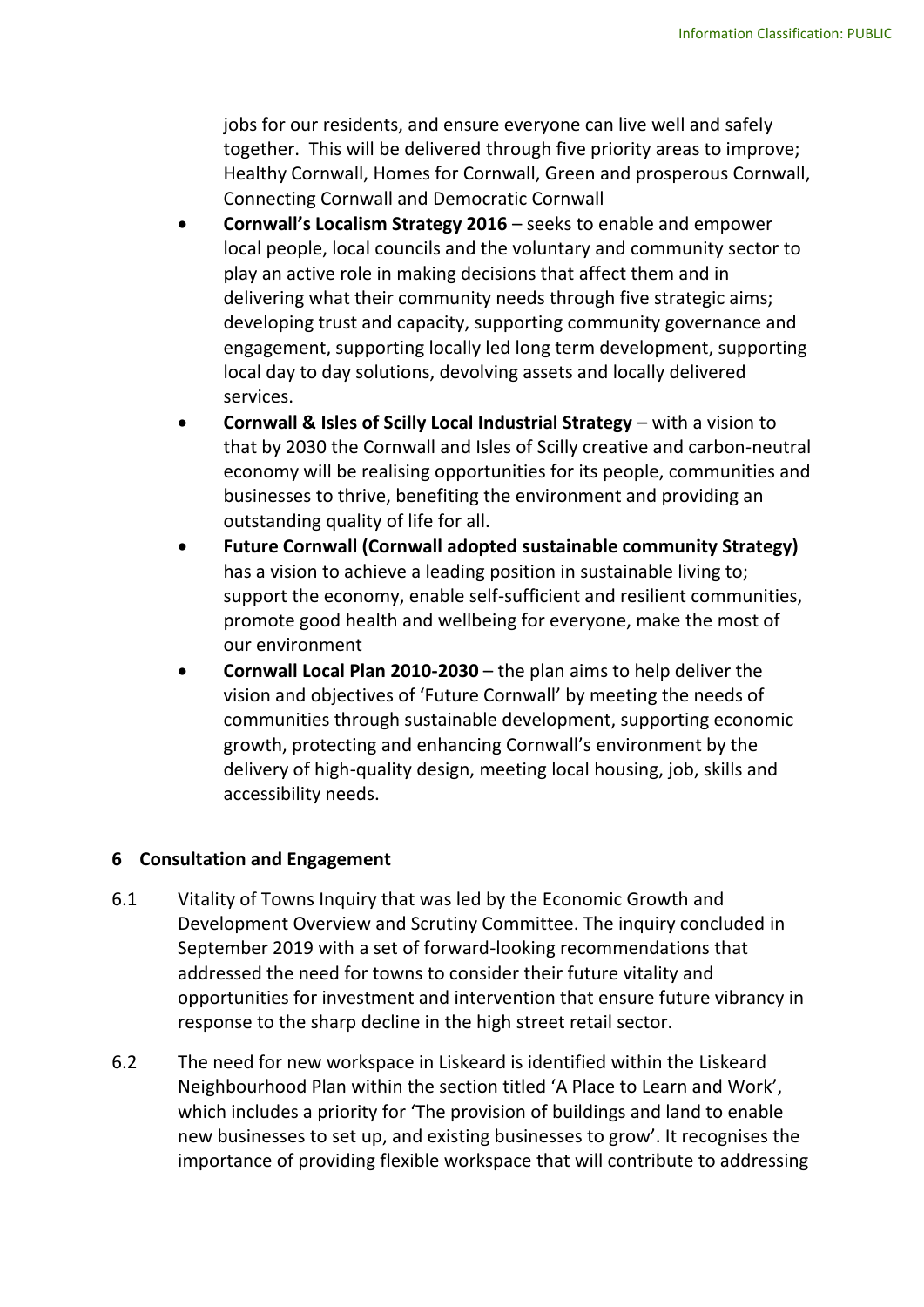the lack and range of suitable employment space and supporting the delivery of workspace and employment infrastructure to support increases in housing and population.

6.3 The Neighbourhood Plan also includes policy TC4 which is specific to the redevelopment of the Cattle Market site. The policy prioritises '*Development options which regenerate the site in a way that maximises the economic and cultural benefits to the community'*. The need for workspace on the Cattle Market site was further endorsed through a 'Charrette' public consultation exercise undertaken during March 2019.

## **7 Financial Implications of the proposed course of action/decision**

7.1 Financial details relating to each strand of activity relating to the Town Centre Revitalisation fund is summarised in the table below. To maximise flexibility, the allocations within the fund are provisional, but will be used flexibly across all four funding streams to allow for the appropriate deployment of resources throughout the use of the Framework.

|                            | <b>Financial Details</b>                                      |  |  |
|----------------------------|---------------------------------------------------------------|--|--|
| <b>Town Centre</b>         | Allocation against £4.000m Town Centre Revitalisation Fund    |  |  |
| <b>Revitalisation Fund</b> | Reserve (already includes approved <b>£0.100m</b> revenue for |  |  |
|                            | capacity within the Economic Growth Service for place-        |  |  |
|                            | shaping support for towns and £0.520m Loans to Business       |  |  |
|                            | Improvement Districts).                                       |  |  |
|                            |                                                               |  |  |
|                            | It is proposed that a first phase of allocation of funds be   |  |  |
|                            | across four strands:                                          |  |  |
|                            |                                                               |  |  |
|                            | 1. Capacity funding for towns with functioning Place          |  |  |
|                            | Shaping partnerships and develop town investment /            |  |  |
|                            | high street recovery. Funding would be proportionate to       |  |  |
|                            | need, opportunity, partnership readiness and population       |  |  |
|                            | levels - £1.000m - up to £150k per town.                      |  |  |
|                            | 2. Strategically targeted allocation of up to £0.425m         |  |  |
|                            | (approximately £141k per town) to three towns on the          |  |  |
|                            | basis of identified strategic opportunities for Cornwall      |  |  |
|                            | Council - St Austell, Bodmin and Liskeard.                    |  |  |
|                            | Funding for regeneration projects - including investing<br>3. |  |  |
|                            | in Cornwall Council's assets and estate where these sit       |  |  |
|                            | within wider town regeneration and growth plans -             |  |  |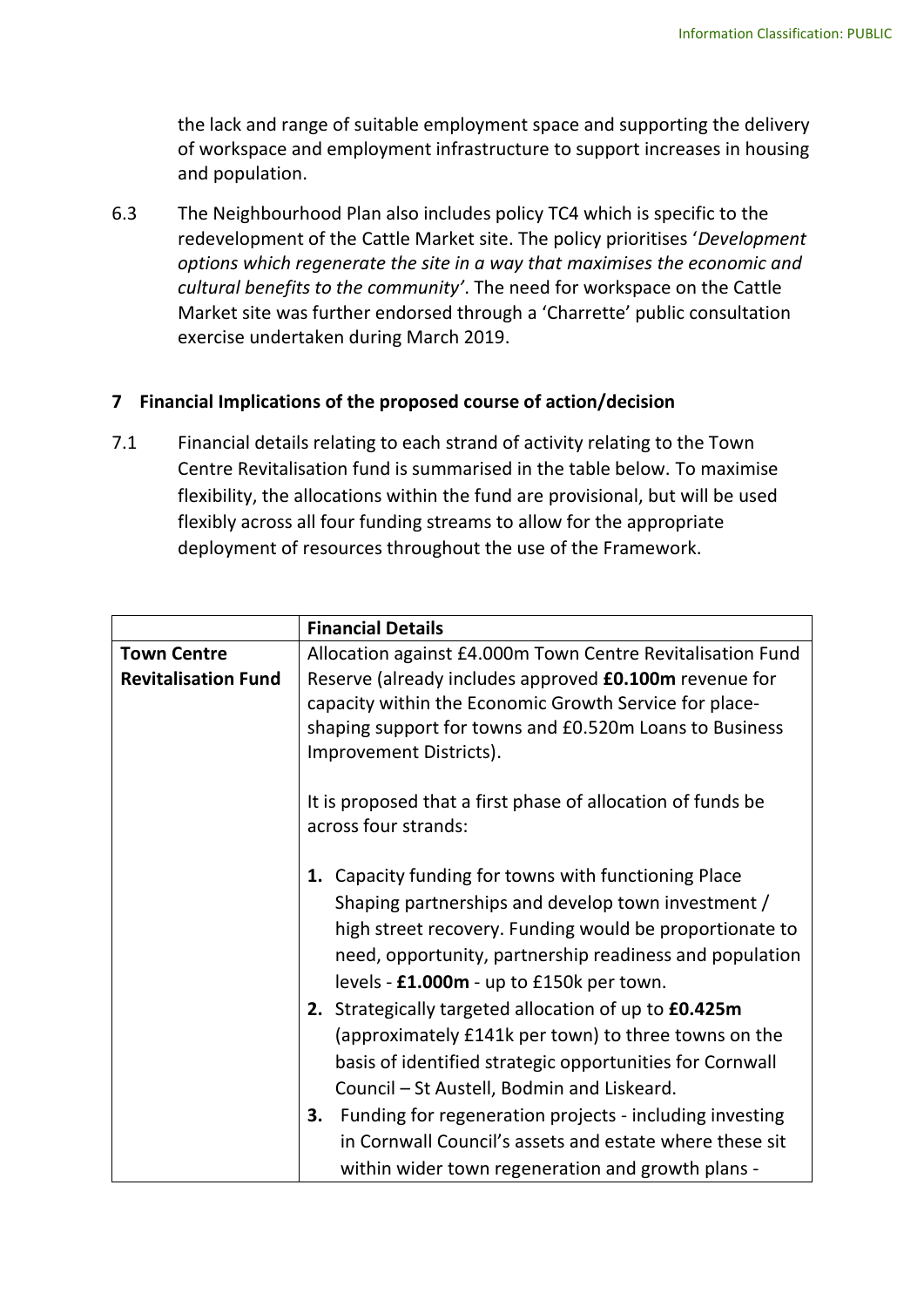|                   | <b>£1.000m.</b> Where funding from this strand is used to<br>support investment that can be capitalised, any revenue<br>will be returned back to this pot to enable an evergreen<br>fund to support regeneration in town centres.<br>Call off pot for all towns for reactive requests through<br>4.<br>wider place shaping support already in existence and<br>place-based test and learn initiatives - £0.700m<br>An additional allocation of <b>£0.255m</b> to establish the<br>Cornwall Council Town Vitality team across the EGD<br>directorate to oversee additional internal expertise to<br>develop and deliver the £4.000m fund. |
|-------------------|------------------------------------------------------------------------------------------------------------------------------------------------------------------------------------------------------------------------------------------------------------------------------------------------------------------------------------------------------------------------------------------------------------------------------------------------------------------------------------------------------------------------------------------------------------------------------------------------------------------------------------------|
| <b>Towns Fund</b> | A total of £0.604m revenue funding has been received from<br>Government to develop Town Deal Boards and Town<br>Investment Plans. No additional CC funding is sought at this<br>time.<br>Subject to the outcome of the Towns Fund appraisal<br>process, any CC-led investments would be developed to<br>detailed business case and subject to the necessary<br>corporate approvals process.                                                                                                                                                                                                                                              |

## **Cattle Market Makers Project**

7.2 CLLD brings together both European Regional Development Fund (ERDF) and European Social Fund) investment through one programme. Liskeard Town Council has submitted an application to the South and East Cornwall Local Action Group for a total of £0.427m of CLLD funding to deliver the Cattle Market Makers project. An application has also been submitted for £0.326m from the Cornwall Council CLLD Match Fund to match fund the project. This allocation is above the normal intervention rate attributed to the Cornwall Council CLLD Match Fund and represents just under 10% of the total fund, but is felt necessary to facilitate its delivery. Costs and funding for the project are summarised as follows: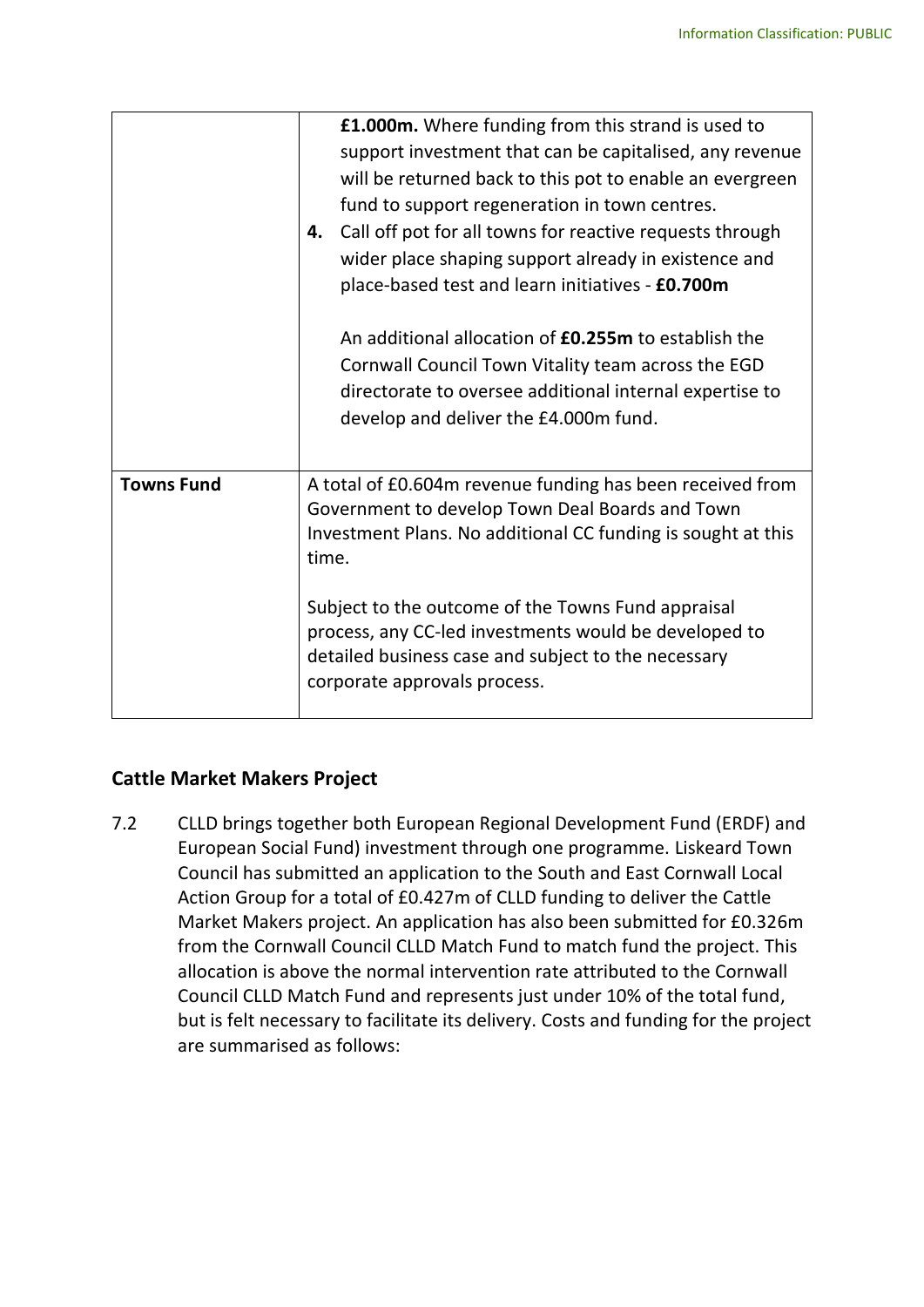|                                                                                                    | <b>CLLD (ERDF /</b><br>ESF) | <b>CC Match</b><br><b>Fund</b> | <b>Liskeard</b><br><b>Town Council</b> | <b>Total</b> |
|----------------------------------------------------------------------------------------------------|-----------------------------|--------------------------------|----------------------------------------|--------------|
| Delivery of<br><b>Creative Hub</b><br>(Cornwall Council-<br>led)                                   | £0.211m                     | £0.257m                        |                                        | £0.468m      |
| Business support,<br>skills and overall<br>project<br>management<br>(Liskeard Town<br>Council-led) | £0.216m                     | £0.069m                        | £0.002m                                | £0.287m      |
| <b>Total</b>                                                                                       | £0.427m                     | £0.326m                        | £0.002m                                | £0.755m      |

- 7.3 Subject to securing the CLLD and match fund investment, it is proposed that the Capital Programme is uplifted by £0.468m to reflect the costs of delivering the Creative Industries Hub, as this will be managed and delivered by Cornwall Council. Once built it will be leased to Liskeard Town Council for an annual lease amount of £1. On-going running costs of the Hub will be the responsibility of Liskeard Town Council. However, if the tenancy is terminated then any cost associated with this and the running of the Hub will be managed within the Economic Growth Service budget.
- 7.4 It is further recommended that the Capital Programme is uplifted by £0.240m to reflect an additional allocation of Local Growth Funding that has been secured for the Liskeard Cattle Market Creative and Digital Workspace project.
- 7.5 The vision for the Liskeard Cattle Market site, as defined in the public charrette exercise of March 2019, identified the need to allow a number of individual projects to come forward independently depending on funding and business cases, with some led by the Council, and others led by third parties including the community, town council or health partners. The stakeholder group established to oversee the Cattle Market site has adopted a programme approach to coordinate the different activities and ensure alignment between them, and consistency with the charrette outcomes.
- 7.6 The programme approach acknowledges that the individual projects will have different business cases and funding, and individual governance requirements. The current projects which have the most definition are the Creative and Digital Workspace project and the Makers Workspace project. The other areas that have been identified within the programme are: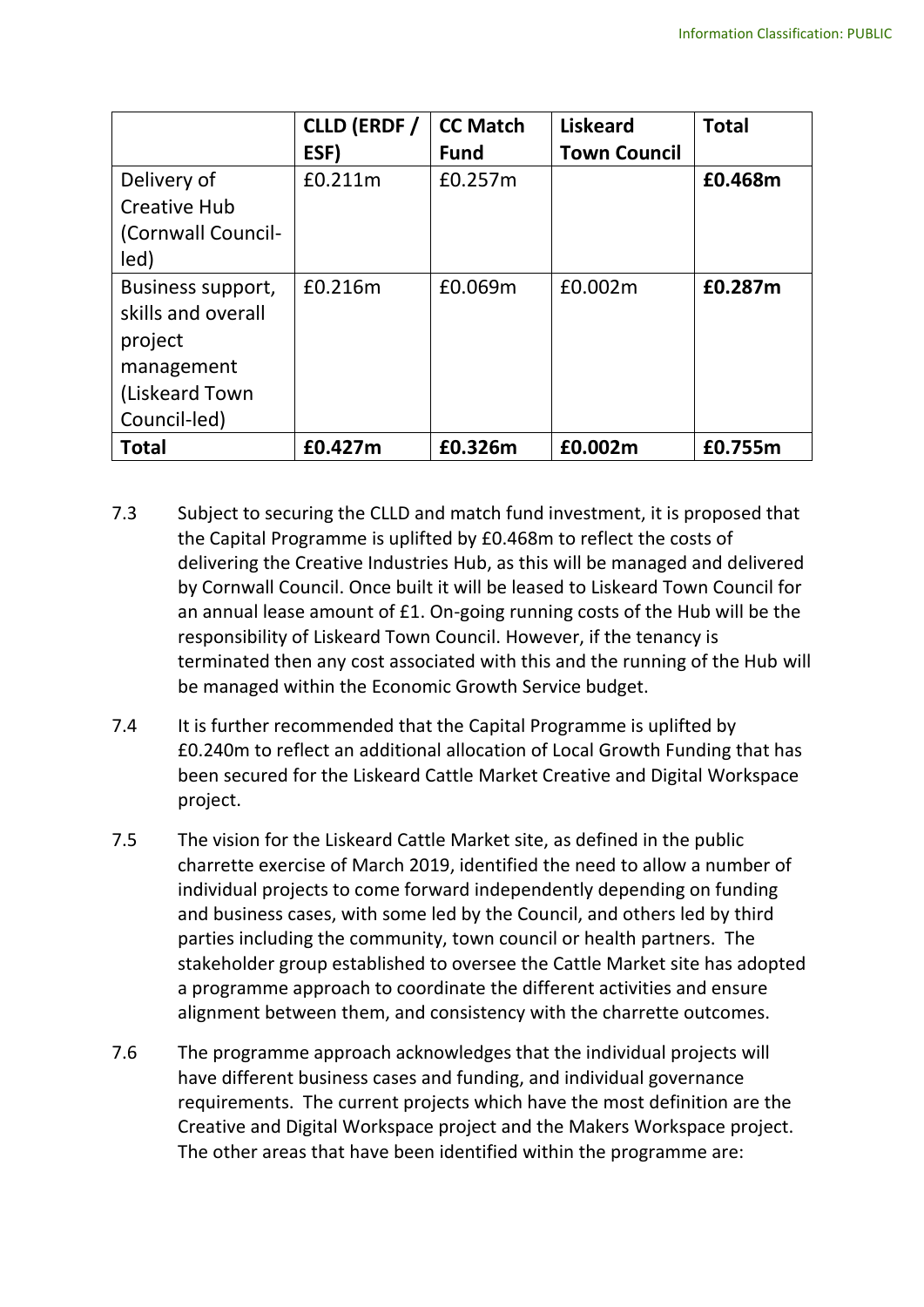- the allocation of an area for an expansion of the adjoining GP surgery (which would require a sale of land to the surgery but which would otherwise be led and funded by the surgery. The sale of land in this case could therefore generate a capital receipt to Cornwall Council)
- future community space if required, in association with the Liskerrett centre and/or other community groups (for which land has been identified and would be allocated, but with delivery being led locally. Any transfer of land would be subject to prevailing governance processes at the time)
- future public service space if required as indicated in the charrette outcomes (to be delivered by Cornwall Council subject to further business cases).
- 7.7 This programme led approach does mean that there will be common areas of important public realm not included in any individual project listed above. Therefore to ensure a coherent approach to these areas further funding will have to be identified in due course in line with governance processes.

#### **8 Legal/Governance Implications of the proposed course of action/decision**

- 8.1 The Council has the statutory power to provide the support and resources envisaged in this report pursuant to Section 1 of the Localism Act 2011 (the General Power of Competence).
- 8.2 The Cornwall Council CLLD Match Fund was approved by Cabinet in June 2019. Authority to decide match funding applications on behalf of the Council is delegated to Cornwall Development Company except in cases where the match funding amount exceeds £0.020m. In these instances the final decision is referred to the Service Director for Economic Growth, in consultation with the Portfolio Holder for Culture, Economy and Planning. Due to Cornwall Council's own involvement in the Cattle Market Maker's Project, the decision to approve the match funding application is being referred to Cabinet. It is recommended that the application is approved subject to the outcome of the CLLD application process.
- 8.3 Subject to the success of the CLLD bid, Cornwall Council will be required to enter into a Collaboration Agreement with Liskeard Town Council to deliver the Creative Industries Hub element of the Cattle Market Makers Project. An agreement has been drafted by Cornwall Council's Legal Services in consultation with Liskeard Town Council. In order to comply with State Aid rules the funding for this project is to be delivered within the parameters of Article 56 of the General Block Exemption Regulations (aid for local infrastructure). Article 56 includes a requirement that any operator for the grant funded asset is procured on an 'open and transparent' basis. In the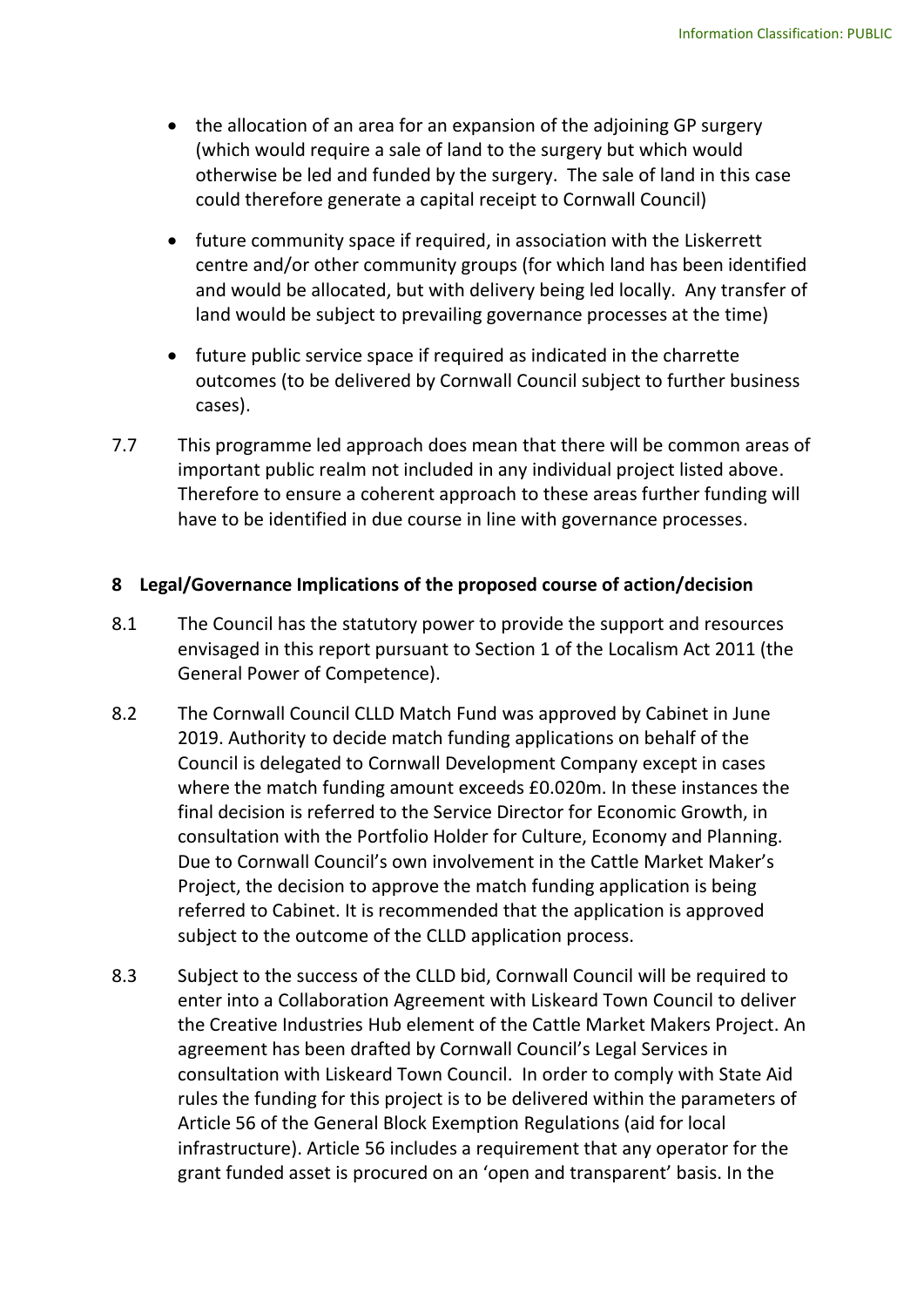present circumstances, Cornwall Council and Liskeard Town Council are effectively joint applicants for the funding as delivery partners and therefore not subject to a separate procurement requirement.

- 8.4 Cornwall Council will also enter into a lease agreement with Liskeard Town Council to manage the Creative Industries Hub following construction. Heads of Terms have been prepared and a draft lease is being finalised. The Scheme of Delegation requires a Cabinet decision for the grant of a lease for less than best consideration. A valuation is to be undertaken, but for the avoidance of doubt it is proposed that the lease to the Town Council is granted at a peppercorn rent in order to ensure that the development is financially sustainable. There is therefore a specific recommendation for Cabinet to grant a delegated authority to the Strategic Director for Economic Growth and Development to grant this lease at a peppercorn rent to the Liskeard Town Council.
- 8.5 Uplifts are required to the Capital Programme to include the costs of delivering the Creative Industries Hub element of the Cattle Market Makers Project and the additional Local Growth Funds secured for the Liskeard Cattle Market Digital and Creative Workspace. Increases to the Capital Programme require full Council approval hence the recommendation to Full Council to increase the Capital Programme.

## **9 Risk Implications of the proposed course of action/decision**

- 9.1 Implementation of the policy must align with the Council's commitment to decarbonisation, delivery of the Cornwall and Isles of Scilly Local Industrial Strategy, Cornwall Local Plan and initiatives such as the One Public Estate.
- 9.2 Place shaping is far broader than physical change and assets, it includes service delivery, skills development and education delivered in a way that meets the needs of the community as opposed to parachuting-in a one size fits all brand of service delivery. In this respect policy development and strategy is distinctly one that must reflect place – and a Cornwall-wide approach to 'place' runs the risk of being counter to this.
- 9.3 Cornwall Council will be required to comply with funding conditions associated with ERDF investment in delivering the Creative Industries Hub. Failure to comply with funding conditions is deemed to be a low risk due to EGD officer's extensive experience of European funding requirements. It is expected that the capital works to deliver the Creative Industries Hub will be procured through an existing framework contract, which has been procured in line with national and EU procurement rules.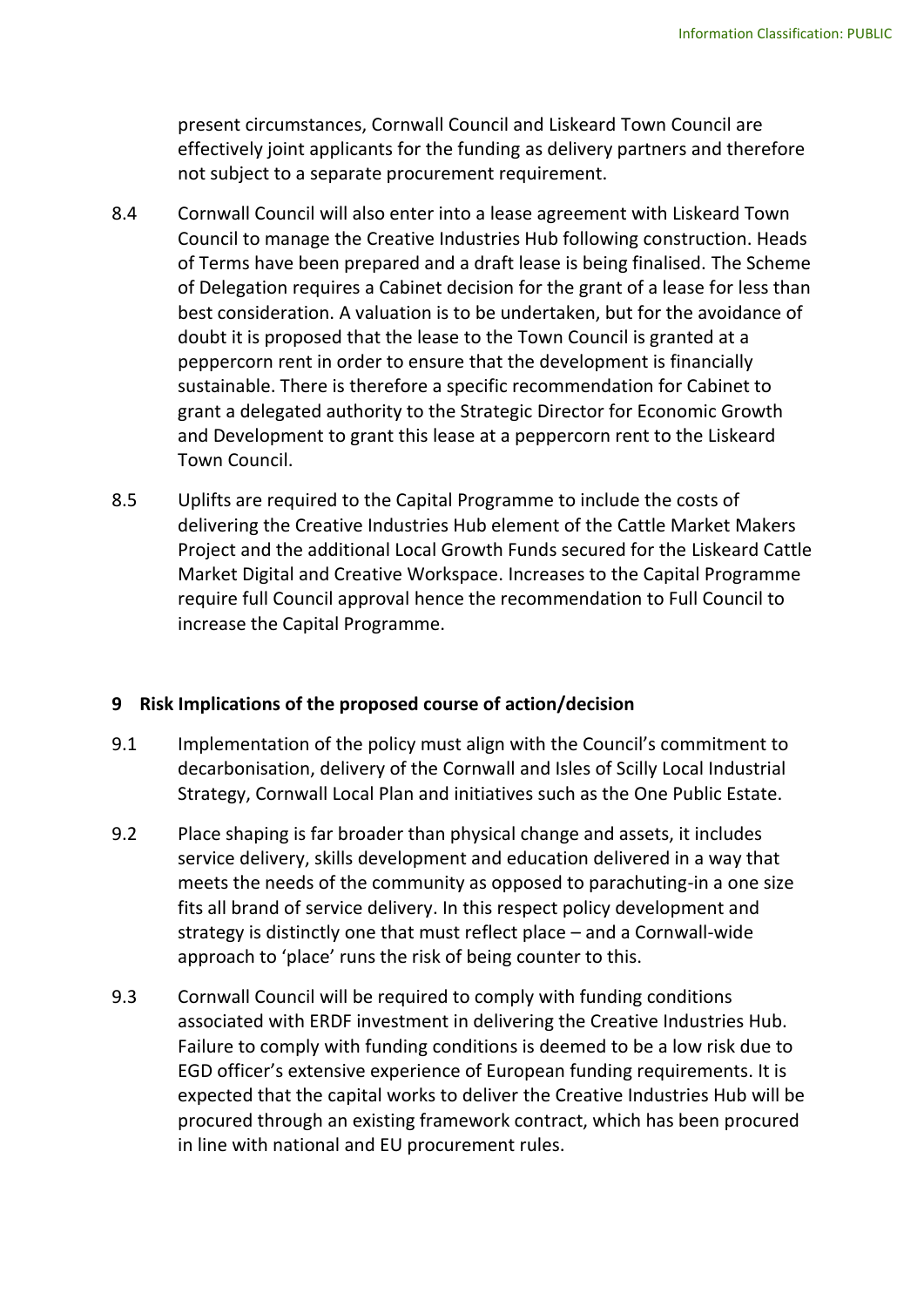## **10 Comprehensive Impact Assessment Implications**

10.1 A Comprehensive Impact Assessments (CIA) has been produced for the proposals that will facilitate the regeneration and revitalisation of towns across Cornwall. The CIA will be submitted to the Economic Growth and Development/Environment Directorate Equality Action Group for review. There are no significant impacts identified at this stage and further assessments will be completed as each element develops.

## **11 Options available**

- 11.1 Option 1 Cabinet approves the recommendations in full which will result in a clear communication to towns and places of the support available and expectations of them in securing funding from Cornwall Council.
- 11.2 Option 2 Cabinet approves some of the recommendations and rejects others which will result in possible fragmentation of support and resource and further challenges in levelling up Cornwall through place shaping.
- 11.3 Option 3 Cabinet rejects the recommendations (the do nothing option) which will result in sub-optimal support for place shaping in Cornwall.

## **12 Supporting Information (Appendices)**

- 12.1 Appendix 1 Cornwall Council Place Shaping Framework.
- 12.2 Appendix 2 plan showing indicative location of Cattle Market Makers Project Site.

## **13 Background Papers**

13.1 None.